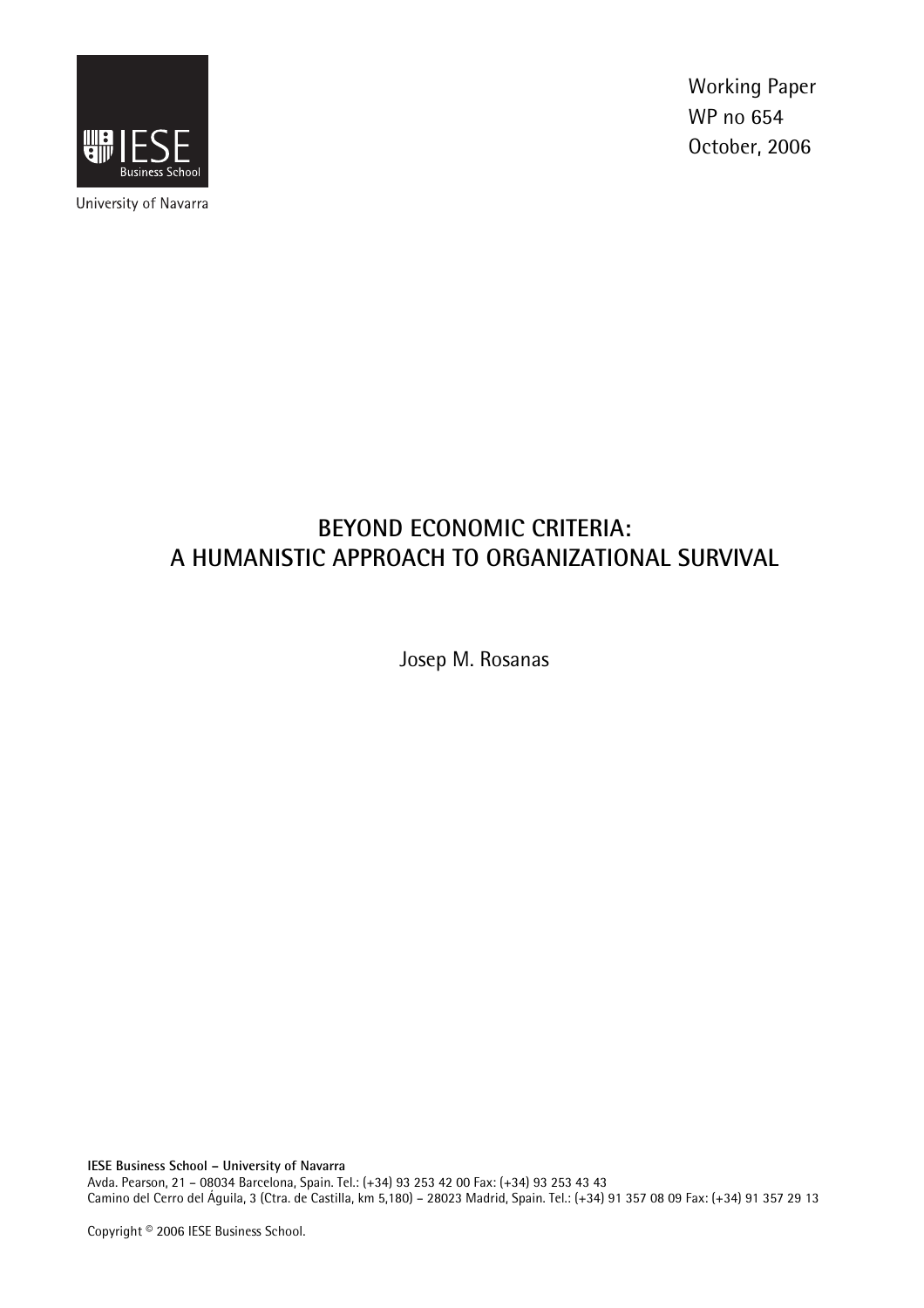# **BEYOND ECONOMIC CRITERIA: A HUMANISTIC APPROACH TO ORGANIZATIONAL SURVIVAL**

Josep M. Rosanas

### **Abstract**

There are many theories about organizations that are mutually inconsistent with each other, which explain phenomena to very similar extents. Most of them ignore the ethical dimension completely. In this paper I put forth the basic principles for a theory of decision-making in organizations which integrates ethics in the core of the theory. It is based on the work of Juan Antonio Pérez López (1991, 1993) and is essentially a humanistic view of the interrelationships between people and its implications for organizational decision-making. I will first show that in any relationship between two people, the learning of the two is crucial for such a relationship to last; and then I will expand on the different aspects of that learning. This analysis will then be applied to the organizational context as a basis for organizational decision-making, Second, it applies the previous analysis to the organizational context as a basis for organizational decision making, showing how any decision in an organization needs to be analyzed on the basis of three criteria (short-run effectiveness, development of distinctive competence, and unity and identification with the organization) and how ethics is included in the last two.

**Keywords:** business ethics, ethical foundations of organization, trust, management theory, learning.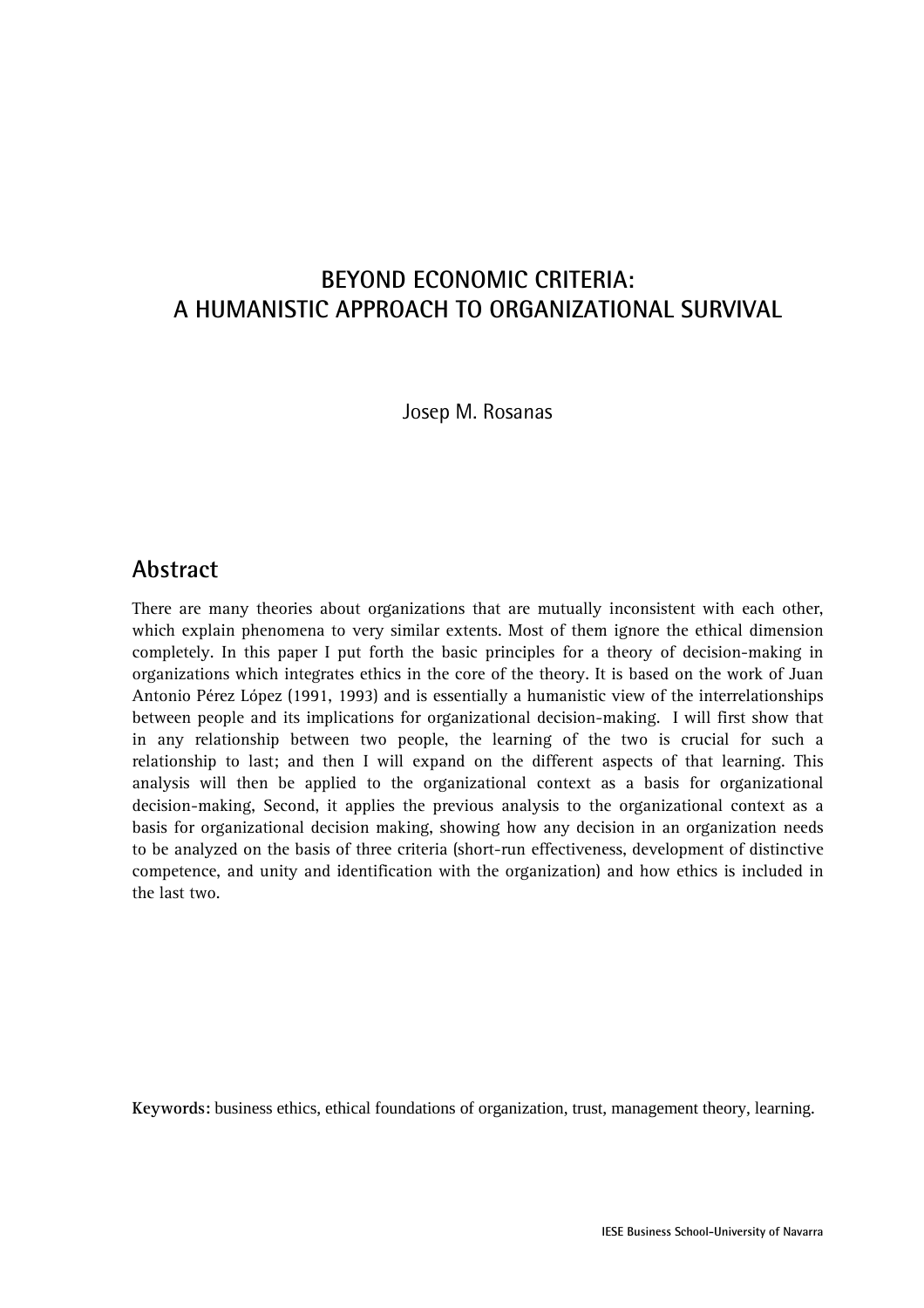# **BEYOND ECONOMIC CRITERIA: A HUMANISTIC APPROACH TO ORGANIZATIONAL SURVIVAL**

### **Introduction**<sup>1</sup>

We could possibly find wide agreement in the elementary fact that organizations exist in order to coordinate different individuals' efforts towards achieving some objective that a single person alone would be unable to achieve. But beyond that, if we examine the different organizational theories that have had wide diffusion in the world of management, we won't be able to find too much of an agreement in anything else. Organization theory has greatly evolved throughout the years and different schools of thought have had substantially different views of what theory is and should do. Ghoshal (2005, p. 86) goes as far as stating that "many different and mutually inconsistent theories explain the same phenomenon, often to very similar extents".

A classic book on organization theory (Scott, 1987) classifies the different schools of thought in three groups: rational, natural and open systems. Scott's definitions of each one clearly show the wide gap between them, although, as Scott says, there have also been some attempts to integrate the three perspectives.

Most organizational theories don't explicitly consider two crucial factors: learning and ethics. In this paper, I present the basis of a theory of organizations that explicitly includes them, and identifies the link by which they are related. I will proceed as follows. First, I will show how two of the most used and cited approaches in organization theory (agency theory and institutional theory) do not include learning and ethics in their framework. I will then attempt to establish the bases of a different theory that takes learning into account, and show that there are different aspects of learning that have strong implications for ethical considerations. These bases are established by examining the dyadic relationship between two people in some detail, and the starting point is the (boundedly) rational behavior of the agents. Finally, by using the

j

<sup>&</sup>lt;sup>1</sup> A previous version of this paper was originally presented at the IESE Business School, University of Navarra, for the 14th International Symposium on Ethics, Business and Society: "Towards a Comprehensive Integration of Ethics Into Management: Problems and Prospects". May 18-19, 2006). I am grateful to Rafael Andreu and Domènec Melé, for valuable and detailed comments on earlier versions of the paper.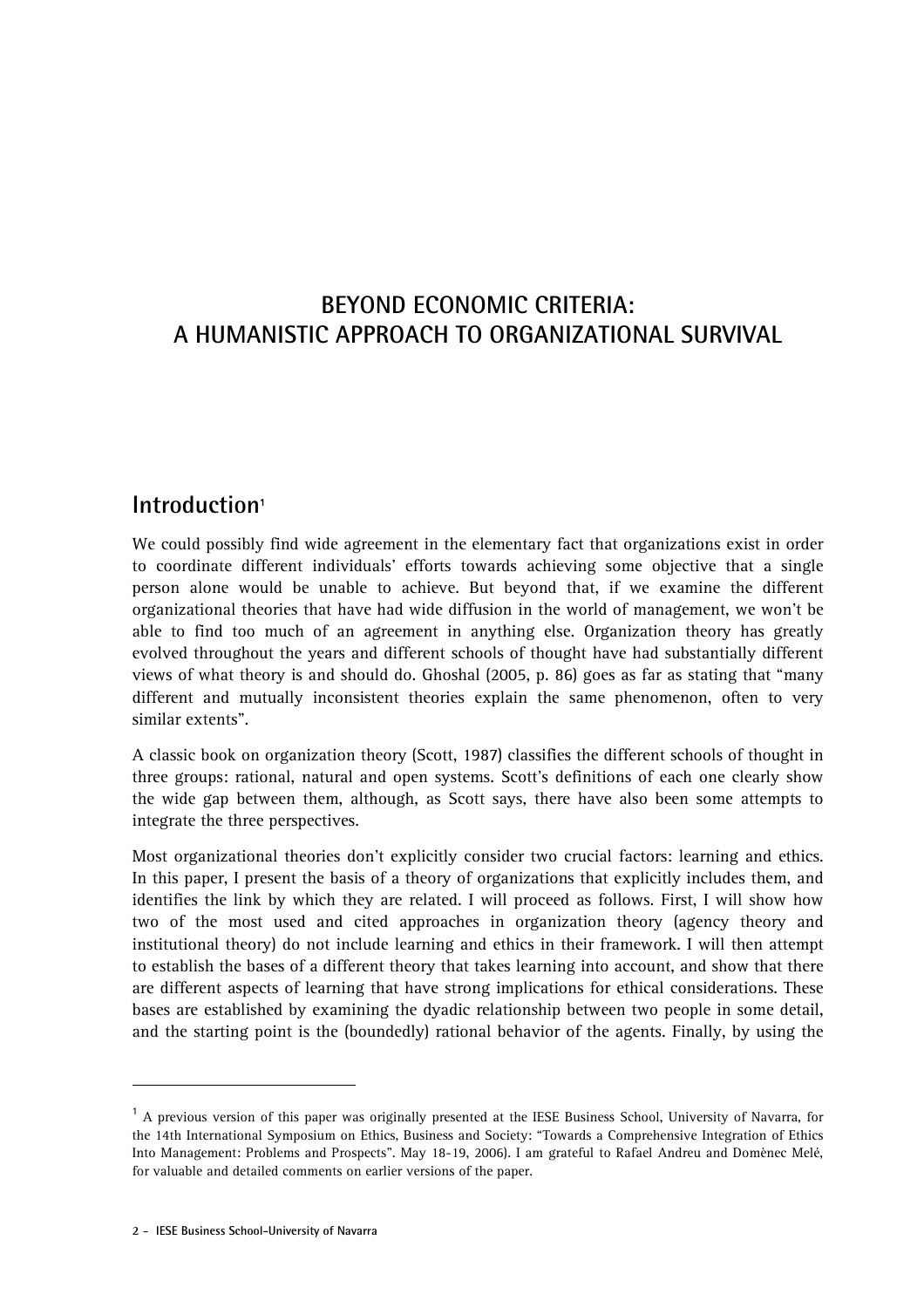previous model, I will present some conclusions on how decision-making should take place in organizations to make them survive in the long run.

### **Theories of management**

Most of the theories about organizations differ in several dimensions. One of them (only implicit in the Scott formulation mentioned above) is the degree of formalization that they have, which is to some extent related to their degree of rationality. The economic approaches (economics being considered the realm of rationality) are in general quite formalized, although some of them are much more formalized than others. Agency theory, to name one of the most popular, is as we will see, one of the most formalized (at least in one of its versions); while theories that in Scott's typology fall under the heading of 'open systems' show a much lower degree of formalization. Another dimension is realism: agency theory has been criticized (Donaldson, 2002; Ghoshal, 2005; Ferraro, Pfeffer and Sutton, 2005) for making unrealistic and pessimistic assumptions about people's behavior in organizations, while institutional theory is supposedly based on empirical observations of the real world.

#### **Agency theory**

As suggested above, agency theory comes at least in two versions, substantially different in many respects (Jensen, 1983; Nilakant and Rao, 1994): the so-called 'principal-agent theory', which is the more formalized version already mentioned, stems from the work of Ross (1973), Holmström (1979), and Grossman and Hart (1983); while the so-called 'positive' agency theory, that stems mainly from the work of Jensen and Meckling (1976). The first one is thus highly mathematical, very precise in its assumptions and very rigorous in its deductions. The second one, the 'positive' version, is based on verbal and graphical analyses, (purportedly) more empirical (Jensen, 1982) and prone to practical recommendations. It is this second one that is more often subject of the criticisms that have been mentioned, the first one being far more rigorous, clearer about its foundations and willing to incorporate more realism in themits basic assumptions if they only can be treated with the same rigor.

Both versions start from the basic economics assumptions of the *homo œconomicus*. Under those assumptions, human beings are not 'real people', but 'utility maps' instead, which reflect unambiguously and with unbounded rationality their wants and preferences, typically based on self-interest and essentially between material goods; and they try to satisfy those wants and preferences. This is more explicit and formal in the principal-agent literature, where it makes it easier to see when the theory attempts to go beyond the conventional 'homo œconomicus' to a different species of 'homo' with wider interests.

The 'principal-agent' literature starts also from a hierarchical hypothesis: that the principal is 'in command' and is the person whose welfare should be maximized, while the agent should execute the orders and/or wishes of the principal by receiving an 'adequate' compensation, related perhaps with the agent's opportunity cost 'reservation utility', in the language of the theory; and which should be as small as possible in order to make the principal's welfare as big as possible. Efficiency, in the Pareto sense, is the main goal of the theory. This goal excludes inefficient possibilities that might benefit the principal at the expense of the agent, but the whole theory is biased towards the principal in the sense that it is the principal who designs the compensation system of the agent, and thus, has the upper hand in choosing between different efficient combinations.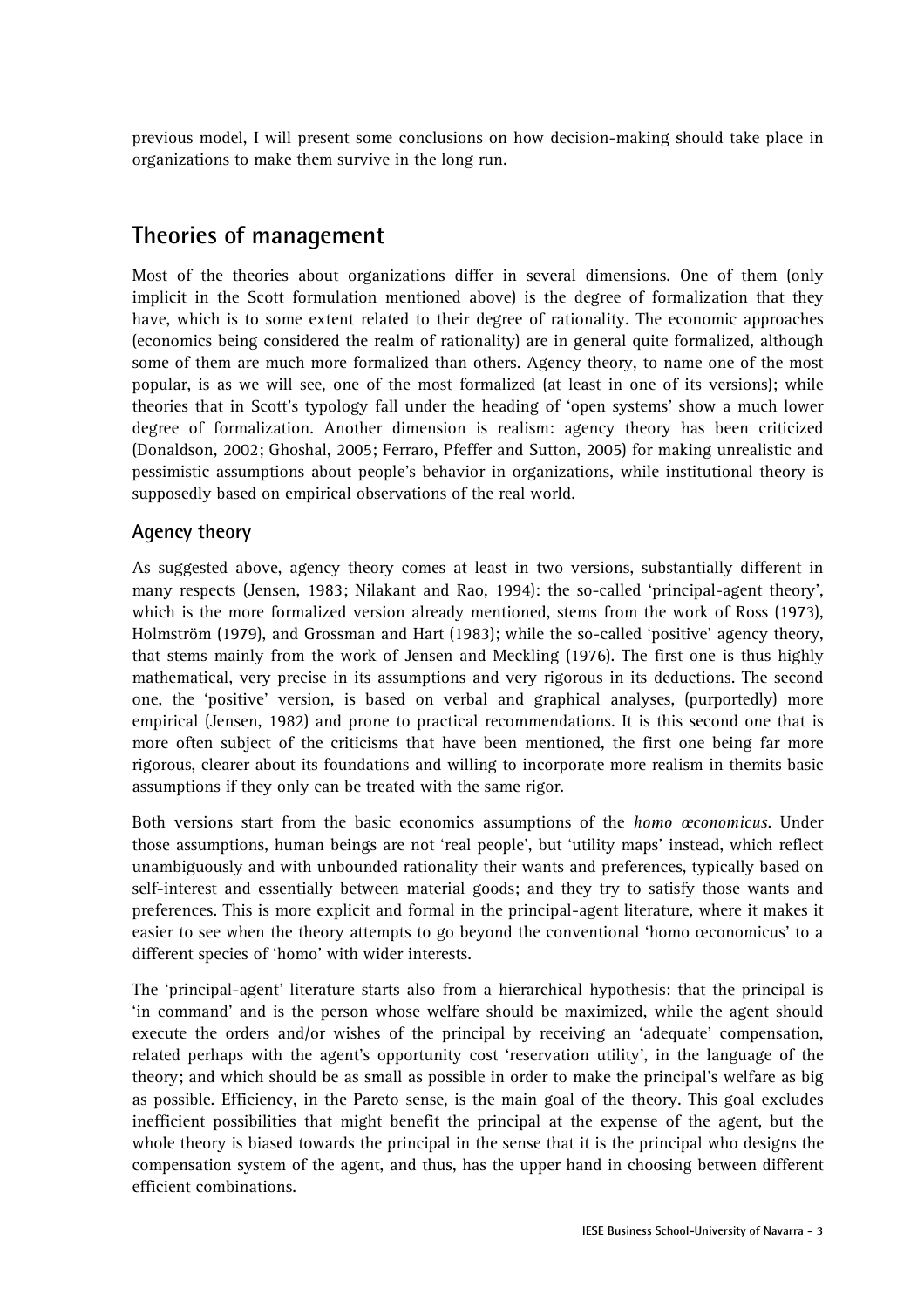The arguments of both utility functions (the principal's and the agent's) are essentially monetary values; although from rather early, some principal-agent models have included disutility for effort on the part of the agent as well (i.e., an 'effort' variable of which utility is a decreasing function, and 'results' an increasing function). Later, more sophisticated models have attempted to include other variables, but the extent to which they have achieved it within the formal model is rather limited. Variables like 'identification', 'loyalty', which are considered in 'rational' approaches like that of Simon (1947), or 'caring for other people's welfare' are unknown to the agency literature.

Human beings interpreted as utility functions can be considered a 'mechanical' model, but at the same time, their utility represents their intentions. Thus, agency theory (like the rest of organizational economics) can be seen as an attempt to produce at the same time what Elster calls 'causal' and 'intentional' explanations (Elster, 1983). In fact, unbounded rationality, paradoxically perhaps, makes human beings so intentionally calculative (taking into account the very long run as easily as the short run) that their behavior becomes perfectly foreseeable, or 'mechanical' and, thus, explanations may become 'causal'. Bounded rationality, in contrast, makes causal and intentional explanations very different.

#### **Institutional Theory**

If we go now to institutional theory, we can see how things look quite different from there. As in the case of agency theory, institutional theory has at least two substantially different, almost opposite, versions as well: the 'old' and the 'new' institutionalism (Selznick, 1996). This paper will take the 'modern', or 'new' version of institutionalism as a reference. According to the path-breaking authors in the area:

"The new institutionalism in organization theory and sociology comprises a rejection of rational-actor models, an interest in institutions as independent variables, a turn toward cognitive and cultural explanations, and an interest in properties of supraindividual units of analysis that cannot be reduced to aggregations of direct consequences of individuals' attributes or motives." (DiMaggio and Powell, 1991, p. 8). And also: "Organizations tend to model themselves after similar organizations in their field that they perceive to be more legitimate or successful. The ubiquity of certain kinds of structural arrangements can more likely be credited to the universality of mimetic processes than to any concrete evidence that the adopted models enhance efficiency." (DiMaggio and Powell, 1991, p. 70).

Selznick comments on mimetic processes that "Mimesis is considered a response to uncertainty presumably more deeply rooted in anxiety than in rational efforts to avoid reinventing the wheel. This suggests, perhaps, that organizational adaptation is often more compulsive than problem solving" (1996, p. 273). Donaldson (2002, p. 101) provides a rather critical summary of institutional theory:

"Institutional theory argues that organizations conform to norms held in their environments about sound organizations. Conformity comes from taking things for granted, adherence to norms, coercive sanctions, or the desire to gain legitimacy and resources from external organizations and professions (Powell and DiMaggio, 1991). The implication is that the managers running organizations are following unconscious 'taken for granteds' or seeking certainty in the face of causal ambiguity or, more calculatively, trying to make their organization look good to an external audience. (…) The bold claim of institutional theory is that organization is not about rationality, but about ritual and conformity to some ideology, such as the ideal of bureaucratic rationality (Meyer and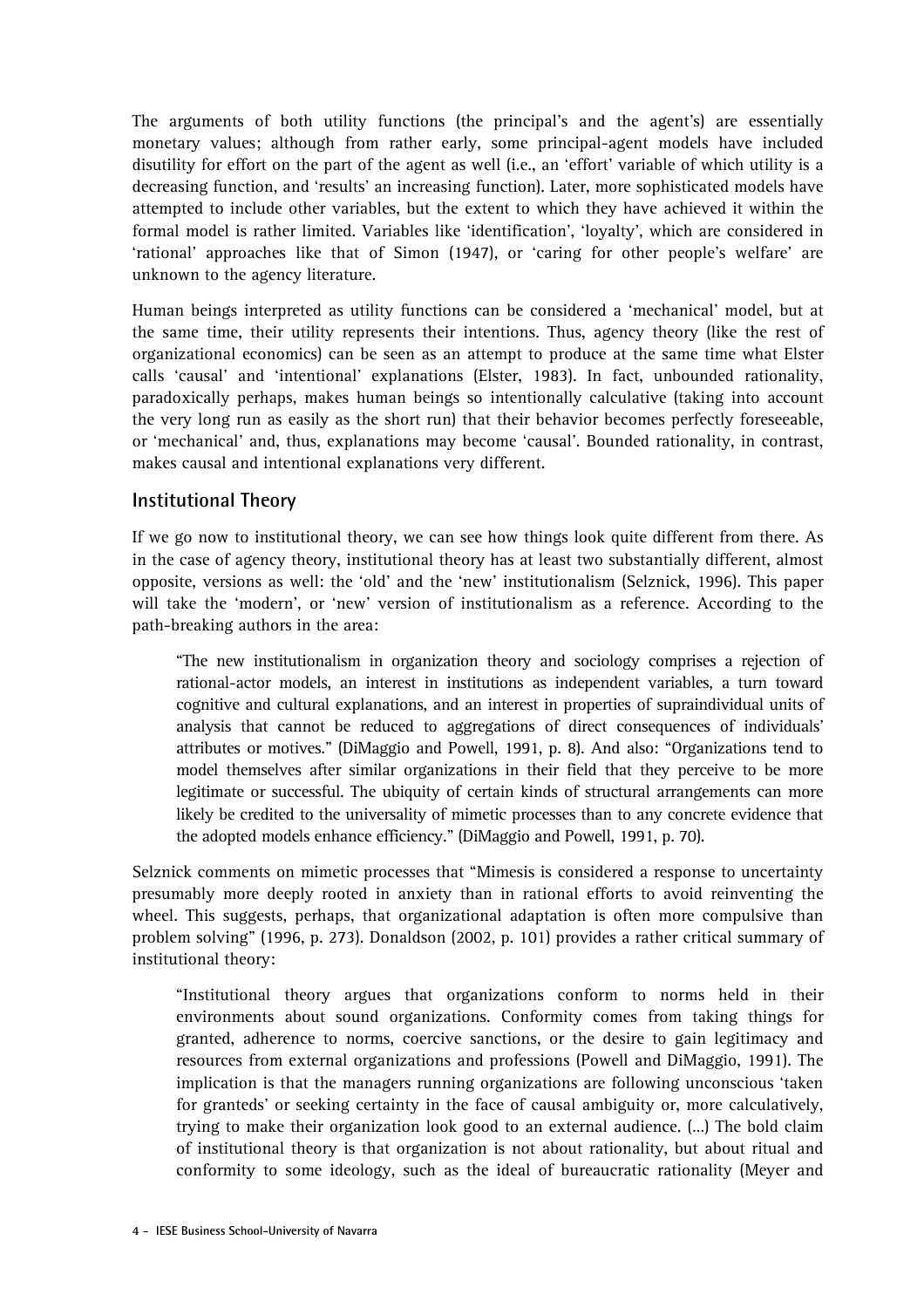Rowan, 1977). The stress on ritual over rationality runs the risk of undermining the educational mission of universities to promote reason in their students and in their alumni who are managers."

Thus, institutional theory assumes a process of isomorphism by which organizations come to resemble other organizations; and the practical application of such a principle is that firms should adopt the same procedures and decisions as the competitors; which is something that goes directly against the idea of a differentiated strategy that is generally accepted to be the key to higher profitability.

But criticisms aside, what is rather obvious is the incompatibility on several accounts between institutional theory and agency theory, which might be considered the two extremes of the theories of organization. First, institutional theory is not structured in formal terms, which means that the basic assumptions of the theory are more implicit than explicit. Second, the idea of legitimacy and ritual is at the antipodes of a clear preference ordering or intentionality. Third, the kind of explanation that such a theory provides on organizational phenomena is more functional than causal or intentional. Finally, what human beings value in this theory is far from clear.

The two theories are, thus, not only incompatible, but also incomparable to a great extent, given the distance between their starting points and their perspectives. From a different point of view, perhaps closer to agency theory, but also incompatible with it, we can find stewardship theory (Davis, Schoorman, and Donaldson, 1997), cited by Ghoshal (2005) as a "much more sensible" possible alternative that takes into account the interests of many people simultaneously (customers, employees, shareholders, communities where they operate...). The approach presented below may be considered a way to further develop the stewardship theory in a more formal way and approach it to a different form of agency theory.

### **Learning and Organization Theory**

Interestingly, one similarity between the two theories briefly examined above is that learning plays in them a rather small role, if any. Only in some extensions of agency theory (more related with game theory than with agency theory itself) a very limited concept of learning is considered, that takes into account basically the updating of the agents' beliefs both about nature and about the other agent, as we will see immediately. Institutional theory has very little place for learning as well. While one might argue that 'mimesis' to gain legitimacy is related with learning, because it changes people's behavior, this concept of learning is rather limited (not related with 'reasoning' at all) and does not fit with the intuitive idea most of us have about what learning is.

Since the main objective of this paper is to start from a (boundedly) rational approach to organizations to expand its basic assumptions in the direction of making it more realistic, it becomes important now to go deeper into the concept of learning in the economics-based theories to show what it includes and what it does not. For that purpose, the cases of unbounded and bounded rationality will be examined according to the classical concepts developed by Herbert Simon (1947).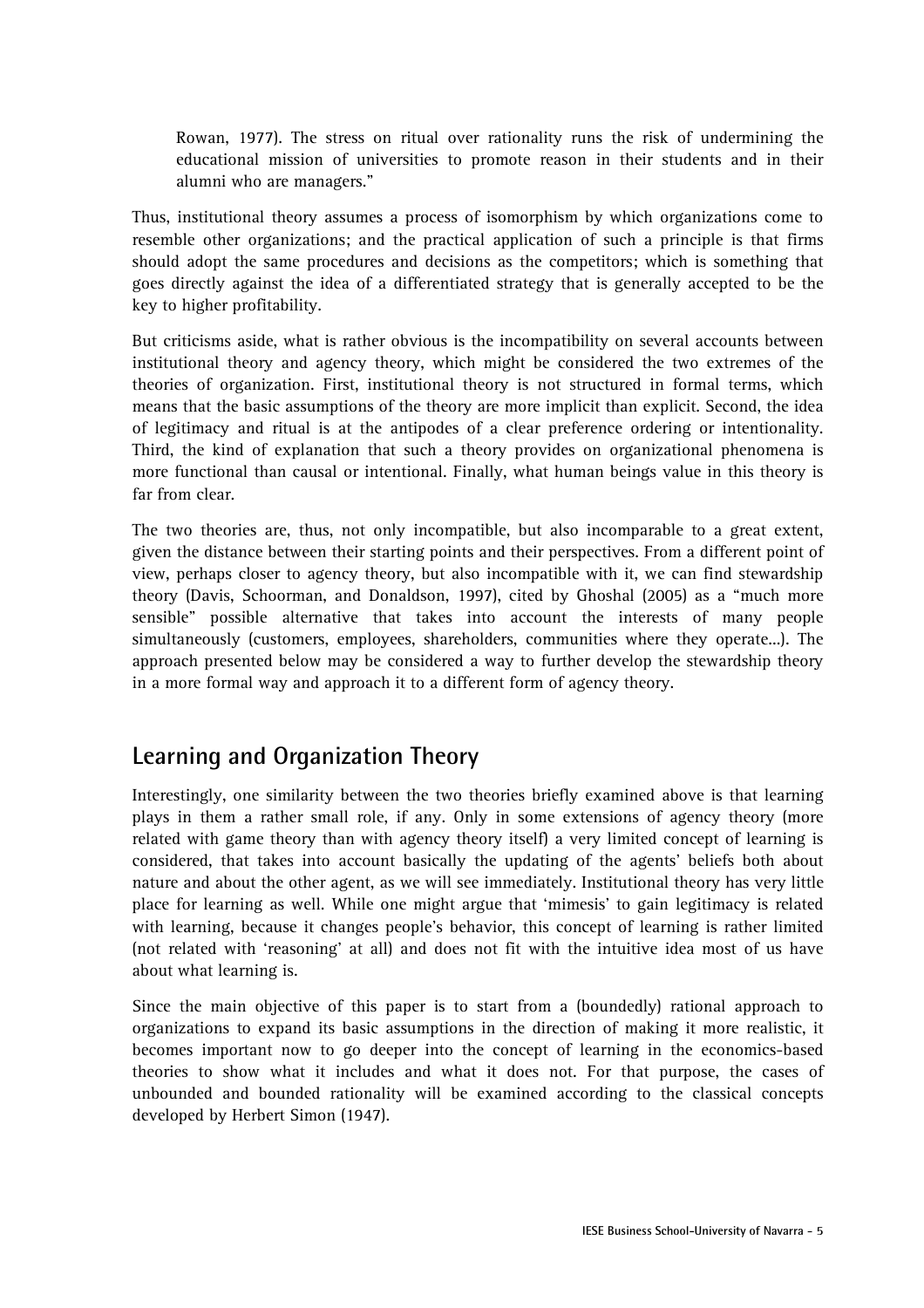#### **Unbounded Rationality**

In most economic theories, but especially in agency theory, the assumption of unbounded rationality strongly conditions the conceivable concepts of learning applicable to any situation. In effect, with unbounded rationality: (i) agents possess some knowledge about the real world, (or 'nature', as it is often called in the theory of decision-making under uncertainty), which is represented by a probability distribution of the possible states of nature before and after any given action is taken, and (ii) agents have an unambiguous utility function that perfectly represents their preferences. As is well known, unbounded rationality does not imply certainty, which is why the two previous points take uncertainty into account: agents' knowledge of the real world includes a probability distribution about the 'state of nature' and their utility function includes preferences for uncertain outcomes.

Thus, when an unboundedly rational agent interacts with 'nature' (assuming for a moment no interactions with other individuals), the results make agents 'learn': they change (update) their probability distribution according to the laws of probability, specifically, the Bayes Theorem (bayesian learning)<sup>2</sup>. If, besides, they interact with another agent, and since under unbounded rationality all agents have a clear and definite preference ordering, then they each belong to a 'class' of individuals with that preference ordering. For each single agent, 'knowing' the other agents means having a probability distribution about the 'class' to which they belong; and 'learning' about them, then, reduces to the updating of such beliefs (again, according to the Bayes Theorem). In summary, with unboundedly rational agents, the concept of learning is merely calculative, and merely consists of an updating of probabilities about nature and about the other individual(s).

### **Bounded Rationality**

Bounded rationality changes the picture substantially. First, with bounded rationality, there is Bayesian learning as well, but subject to 'mistakes', that occasionally result in 'superstitious' learning, attributing the wrong causes to observed results, or 'confirming' one's own biases (March and Olsen, 1975; Yariv 2002). Bayesian updating includes considering unexpected results that were assigned zero probability before an interaction, i.e., increasing the agent's ability to foresee the unforeseen.

Second, agents may learn by increasing their ability to put into practice the same action, i.e., doing it with less effort, better results, or both. External, explicit knowledge does not change, but the efficiency in its use does. This is the meaning of learning behind the familiar 'learning curve' (or, more in generally, the 'experience curve') that intends to represent the decrease in unit costs that occurs when there is a cumulative increase in the number of units produced.

Third, with bounded rationality agents are not too sure about their preferences, and often realize how much they like (or dislike) the results of a given action or the action itself (effort, etc.) only when it is already done and they can evaluate the results, which may not be available immediately after the action, because some results take place only in the long run. This is closely related to what has been analyzed in the economics literature under the heading of 'time inconsistency of preferences'. In the words of O'Donoghue and Rabin: "Casual observation, introspection, and psychological research all suggest that the assumption of time-consistency is

 $\overline{a}$ 

<sup>&</sup>lt;sup>2</sup> For an explanation of how this updating process takes place, see, for instance Marschak and Radner (1972).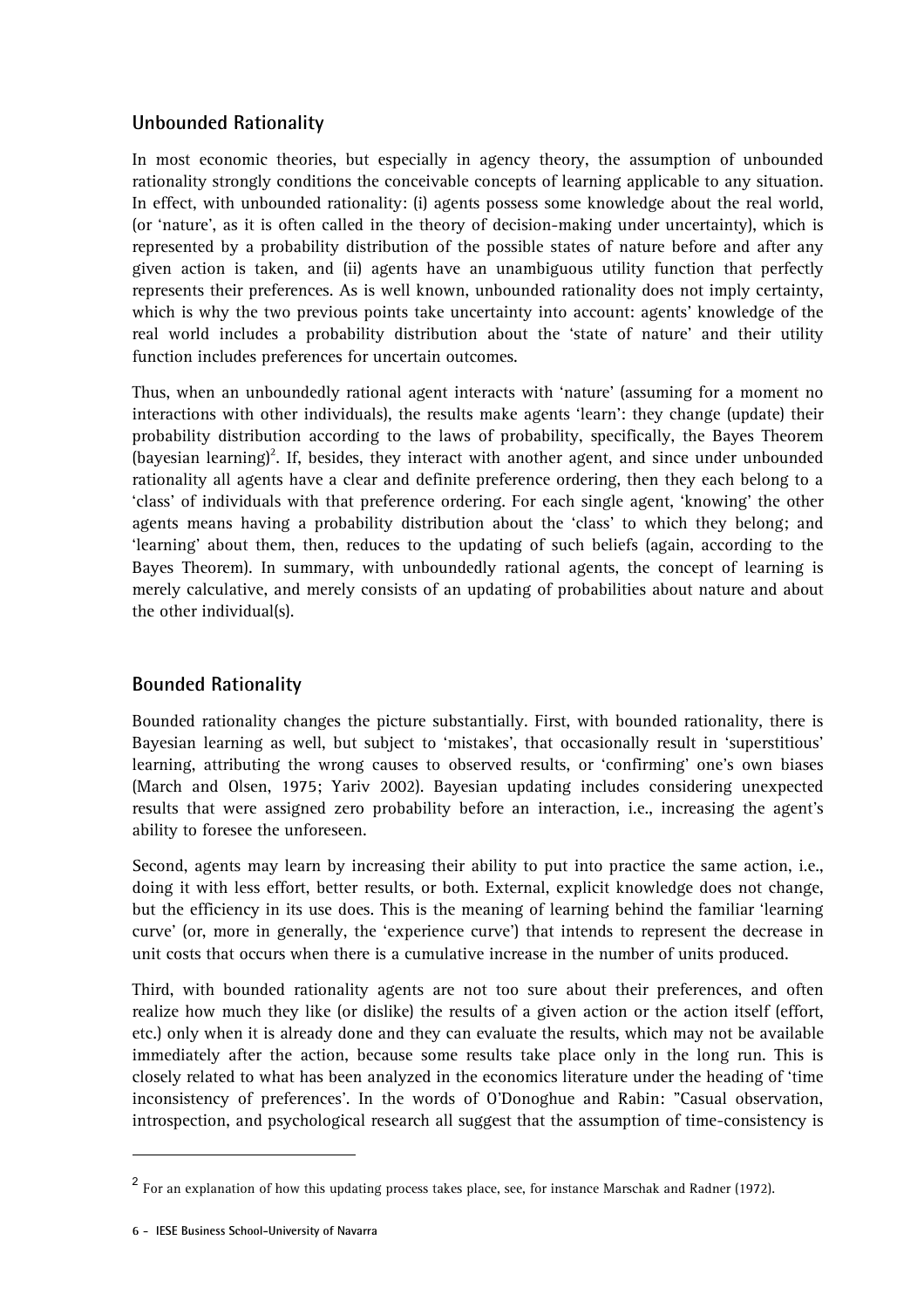importantly wrong. It ignores the human tendency to grab immediate rewards and to avoid immediate costs in a way that our 'long-run selves' do not appreciate" (1999, p. 103)

Learning whether the (short term and long term) results are worth the effort and the actions taken is a type of learning that is completely different from the Bayesian learning analyzed above. Following Pérez López, we will call it 'evaluative learning' (1993, mainly chapters 10 to 12).

There is also another aspect of evaluative learning that will be discussed below. It has to do with the attitudes agents have with respect to each other: one agent may 'like' and/or 'trust' the other or not. Trust between agents is developed through interactions that allow them to gain a better idea of each other's value system and decision-making characteristics (Rosanas, 2004).

The theory to be introduced in this paper attempts to accommodate the different kinds of learning that organizational actions induce in the people involved as the cornerstone of organizational analysis, as will be discussed below. All these concepts about learning are summarized in Table I.

|                                          | Unbounded rationality                                                                                               | <b>Bounded rationality</b>                                                                                                                       |
|------------------------------------------|---------------------------------------------------------------------------------------------------------------------|--------------------------------------------------------------------------------------------------------------------------------------------------|
| Interactions with 'nature'               | -Bayesian learning (updating<br>beliefs according to prior and data<br>from experience).                            | -Bayesian learning (perhaps<br>incorrect or superstitious learning -<br>biases). Includes foreseeing the<br>unforeseen.                          |
|                                          |                                                                                                                     | -Acquiring or improving skills.                                                                                                                  |
|                                          |                                                                                                                     | -Predicting actual 'after the fact'<br>utility (evaluative learning).                                                                            |
| Interactions with another<br>human being | -Bayesian learning of both agents<br>about Nature.<br>-Bayesian learning of both agents<br>about each other's type. | -Same as in interactions with<br>nature for each agent (i.e.,<br>Bayesian learning, unforeseen<br>consequences, skills, evaluative<br>learning). |
|                                          |                                                                                                                     | -'Trust' in the other agent.<br>Possibility of 'negative' learning.                                                                              |

#### **Table 1. Decision-making and learning in interactions**

# **Ethics and Organization Theory**

Most management theories ignore ethics almost completely. The two we have taken as points of reference, agency theory and institutional theory, are good examples of this. as stated, agency theory emphasizes Pareto-efficiency without taking into account ethical consideration. The unboundedly rational *homo œconomicus* has no ethical doubts or problems: since he knows his preferences and wants perfectly, can act in accordance with them, and those preferences are completely arbitrary, anything he prefers or does in practice can be thought to be 'ethical'. Agency theory, if anything, implicitly takes sides with principals, but the main point is that it often ignores issues such as lying, cheating, abuse of power, and so on; or, even worse, it takes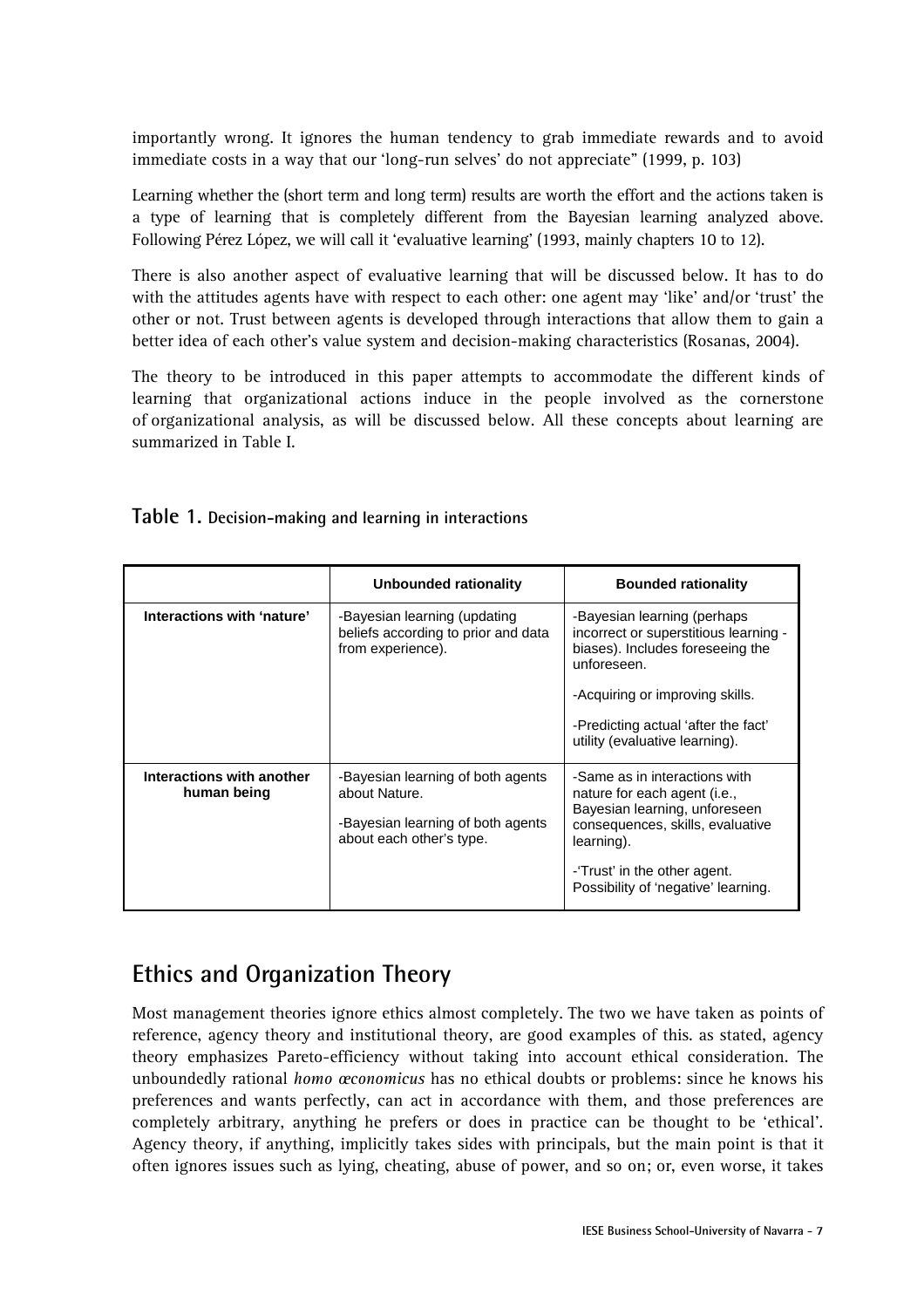them for granted (the principal will never know the private information about his/her effort that the agent possesses, and therefore the principal will never know the truth and the agent can lie about it without restraint). At best, when it does not take them for granted, there is an implicit assumption that this does not happen, or is not a problem, while in management practice this is often *the* problem.

Institutional theory does not (and possibly cannot) even adress ethical considerations, because ethics is based on rationality, as this paper will argue, and the 'raison d'être' of institutional theory is precisely non-rational behavior. Donaldson's criticism of the theory quoted above (2003) is based on its lack of rationality ("stress on ritual over rationality"). The morality of mimetic behavior is not even considered: it is only its 'legitimacy' that counts. Social values are taken as given and accepted, leading to a concept of relativistic ethics that is quite problematic (Frederick, 2002) Where economic models accept any arbitrary preferences by individuals, which may be of any kind, institutional theory blindly accepts the generally accepted social values.

In this regard, if economic models make pessimistic assumptions about human nature, the assumptions of institutional theory are perhaps even more pessimistic. While economic models assume that individuals are self-centered and perhaps even opportunistic, institutional theory assumes they cannot even be rational.<sup>3</sup>

To integrate ethics and management theory we need a different approach. First, it has to provide intentional explanations and be realistic. Second, it has to promote rationality. And third, it has to include ethical concepts. What follows, is an attempt to put forward the elements of such an approach, which in fact has that integration built into the theory itself. It borrows heavily and freely from the basic concepts of the work of J.A Pérez López (1991, 1993), the essential elements of which were sketched by Rosanas and Velilla (2003) and Argandoña (2007).

# **A Dynamic, Symmetrical Model of Agency**

The model proposed by Pérez López is based on the analysis of a situation somewhat similar to that of Agency Theory, although the concept of human nature and of human action used are quite different. The similarity is in the fact that it affects two individuals or economic agents, where one (the 'Active Agent', or 'AA') wishes to obtain some explicit results through the cooperation of another person (the 'Reactive Agent', or 'RA'). The Active Agent wants to take some "action" in order to obtain the desired "reaction" from the Reactive Agent (see Figure 1). The relationship between two people is thus the building block of organizational action both here and in Agency Theory.

-

<sup>3</sup> This applies to the 'new' institutional theory. The 'old' one, that of Selznick (1957), for instance, was at the antipodes of that: "infusing organizations with value" was perhaps the main idea of the theory. See Selznick (1996) for a comparison of the two.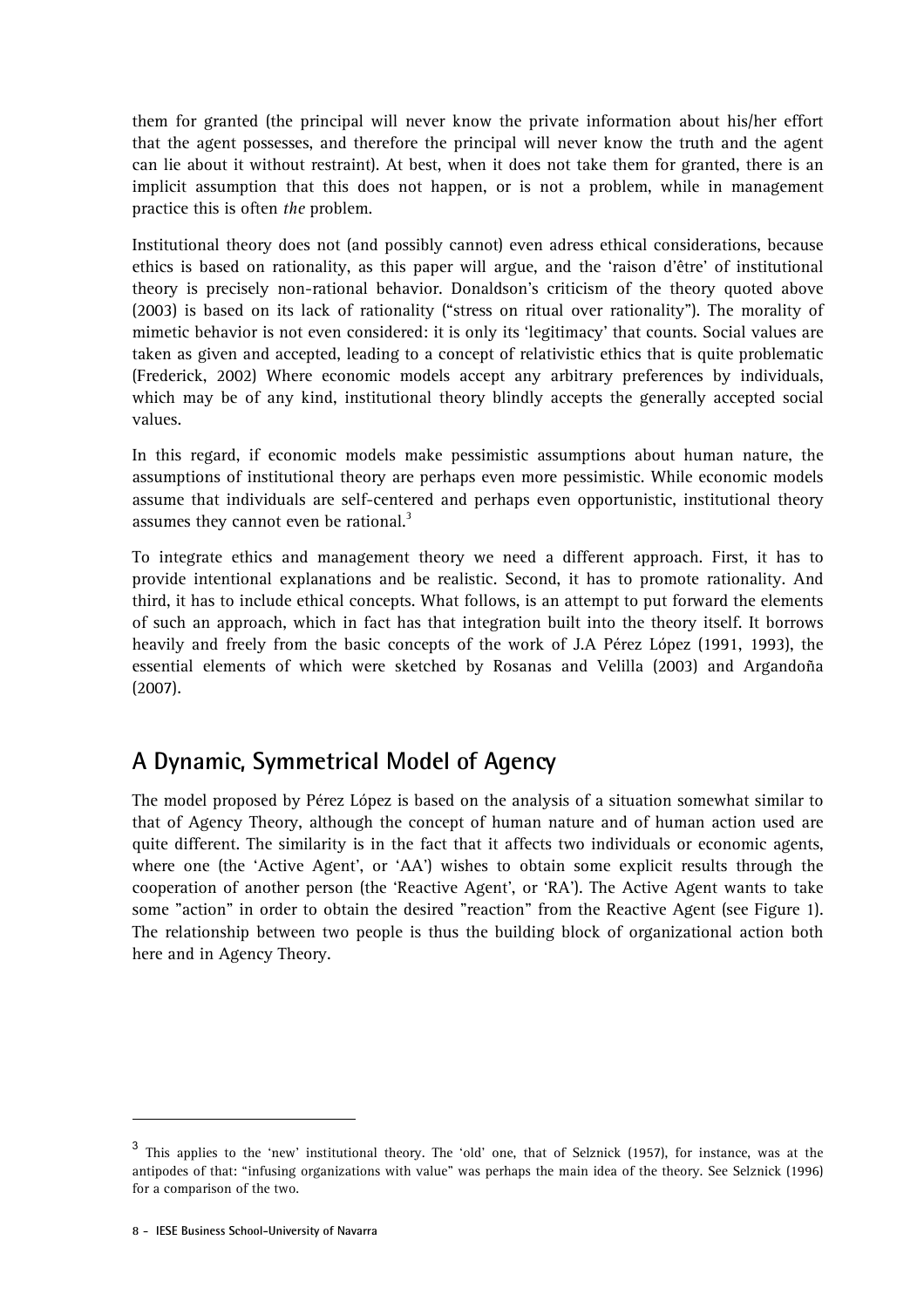#### **Figure 1**



In contrast with agency theory, though, a non-hierarchical, symmetrical relationship between the two agents involved is assumed, where each one interacts with the other and they both have different (possibly private) interests to satisfy. There is, to be sure, an element of asymmetry in the relationship: one of the agents 'starts' the action, trying to solve a problem or achieve an objective, and the other one 'reacts', i.e., AA 'starts' the process and RA 'follows suite'. But no assumption is made about any hierarchical relationship between AA and RA. Of course, a hierarchy may exist, but not necessarily. AA might be the 'boss' and RA the 'subordinate', but it might be the other way around, or they might both be at the same level in the organizational ladder. For instance, a production manager may want to obtain some explicit results in terms of a cost reduction, and may have to do it through the head of a given department. This is a hierarchical relationship in the same line of thought as in Agency Theory: the production manager is AA and the department head is RA. But this theory also considers the opposite situation: the department head of a department is interested in the company buying a new machine, and has to convince the production manager to agree with it and take the necessary steps with the management committee and financial officers for the purchase to be made. In this case, the department head is AA and the production manager is RA. In turn, the production manager may become the AA with respect to a financial manager at the same level, who then becomes the RA. More generally, in other contexts, AA and RA might just be 'friends': in fact, the proposed model of analyzing interactions can be used in a wide variety of settings.

A crucial element of the theory is the fact that, besides the external, explicit results, there are 'internal' consequences of the action–reaction dyad: the learning of the two agents. Such learning will (partly) determine their behavior in future interactions, and is thus quite important for the future of their relationship (and, as we will see below, to the survival of the organization if the interaction takes place in an organizational context). 'Learning' essentially means a change in the decision rule. We say that an agent has 'learned' taking an action at time t under a given situation, if there exists a situation where the agent would have responded with a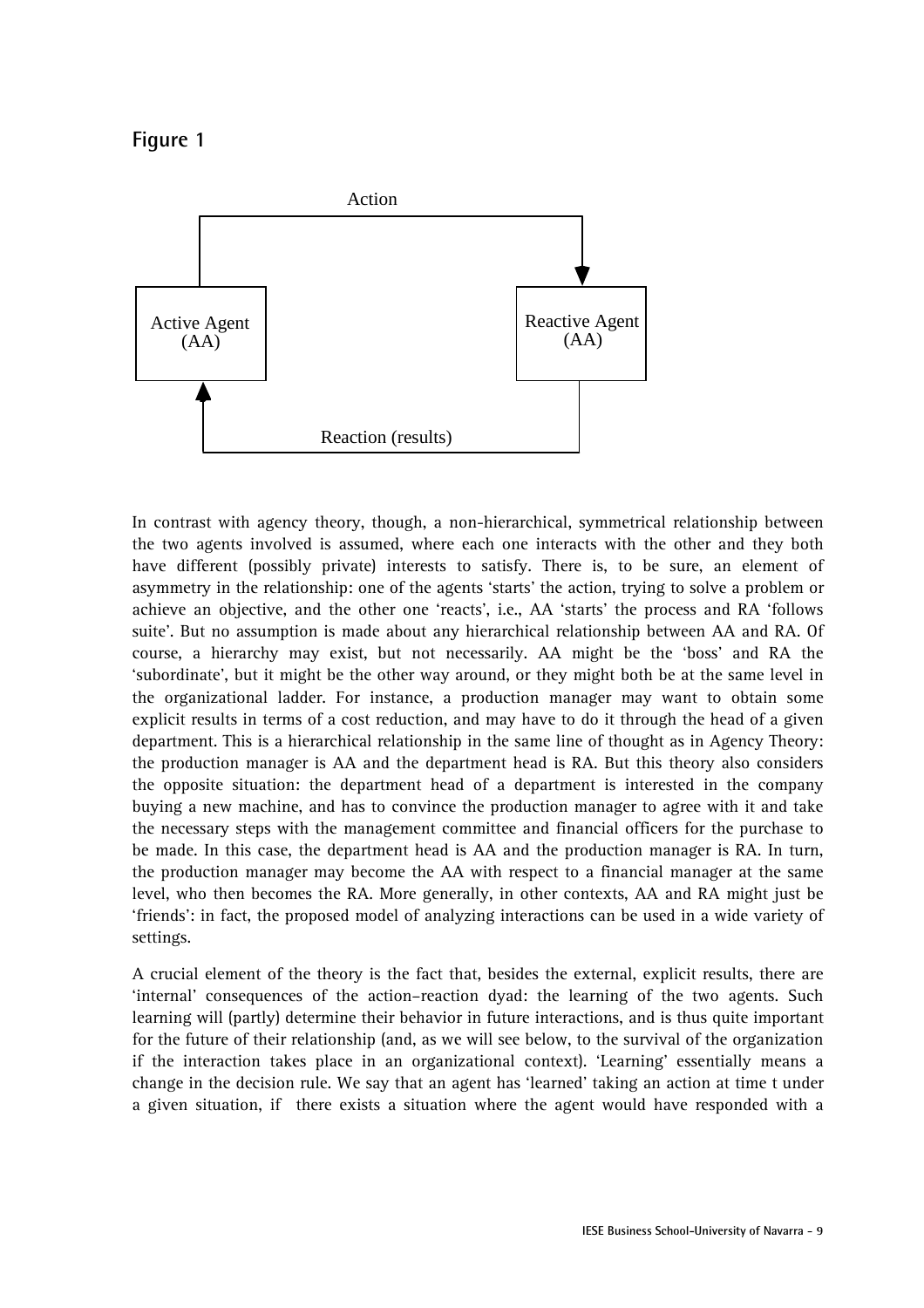decision  $D_t$ , at time t, while at time t+1, facing a similar situation would respond with a different decision  $D_{t+1}$ , different from  $D_t$ ,<sup>4</sup>

Learning thus becomes a crucial element in the dynamics of interactions and is endogenous to them. If there were no learning, interactions in similar situations could only be repeated indefinitely. Therefore, the learning of both agents will partly determine the future, and it is now important for us to go back to the different types of learning that might take place and were briefly introduced above. As discussed there, bounded rationality implies the existence of substantially different kinds of learning. For our purposes here, it is important to distinguish between:

- a) *Operational learning*, i.e., the type of learning that increases the ability of agents to perform the corresponding action more efficiently. This includes, as stated above, improving their knowledge about the real world, the state variables, or the laws of nature, which can be summarized in a probability distribution about possible results that might occur following their actions. It essentially consists of explicit knowledge, relatively easy to transmit, although possibly difficult to authenticate under some circumstances. Every interaction provides data for (Bayesian) updating of the probabilistic information all agents have about nature. Operational learning also includes increasing the agents' ability to perform specific tasks (skills), making them more efficient to perform the corresponding actions.
- b) *Evaluative learning*, i.e., the type of learning that allows agents to evaluate a priori how much they will actually like the result of the action after the fact, or to what extent they think it fits their needs. This includes better knowledge of their own time preferences and their logical consistency; but it also includes possible changes in their attitude towards each other, the extent to which they 'trust', or have 'willingness to cooperate' with the other agent.

Under unbounded rationality, operational learning can only have 'positive' effects, i.e., effects that lead to better results for both agents, perhaps in terms of increased efficiency (increased results or decreased costs), perhaps in terms of decreased uncertainty. Under bounded rationality, in contrast, learning may be 'superstitious' (March and Olsen, 1975) i.e., agents may learn things that are not true and attribute the results to the wrong cause, thus leading in general to worse results in the future.

Evaluative learning can by definition have 'positive' or 'negative' effects, i.e., the agents may like the results better or worse than they thought, and the attitude of one agent towards the other may change in favor or against the other.

Of course, if there is superstitious learning and, besides, agents evaluate that the results had worse affects on their well-being than they expected and they trust less each other, then the results of the next interaction can be expected to be worse and the relationship between the two people will deteriorate even more.

 $\overline{a}$ 

<sup>&</sup>lt;sup>4</sup> There is an obvious difference between a single decision and a decision rule. Rigorously, in logico-mathematical terms, there may be specific decisions that do not change when the decision rule does. But if in no situation the decision changes, then it must be that the decision rule has not changed, or that the two are equivalent. Provided, then, there exists one single situation (as the text states) where the decision changes, there must have been a change in the decision rule, and, thus, learning.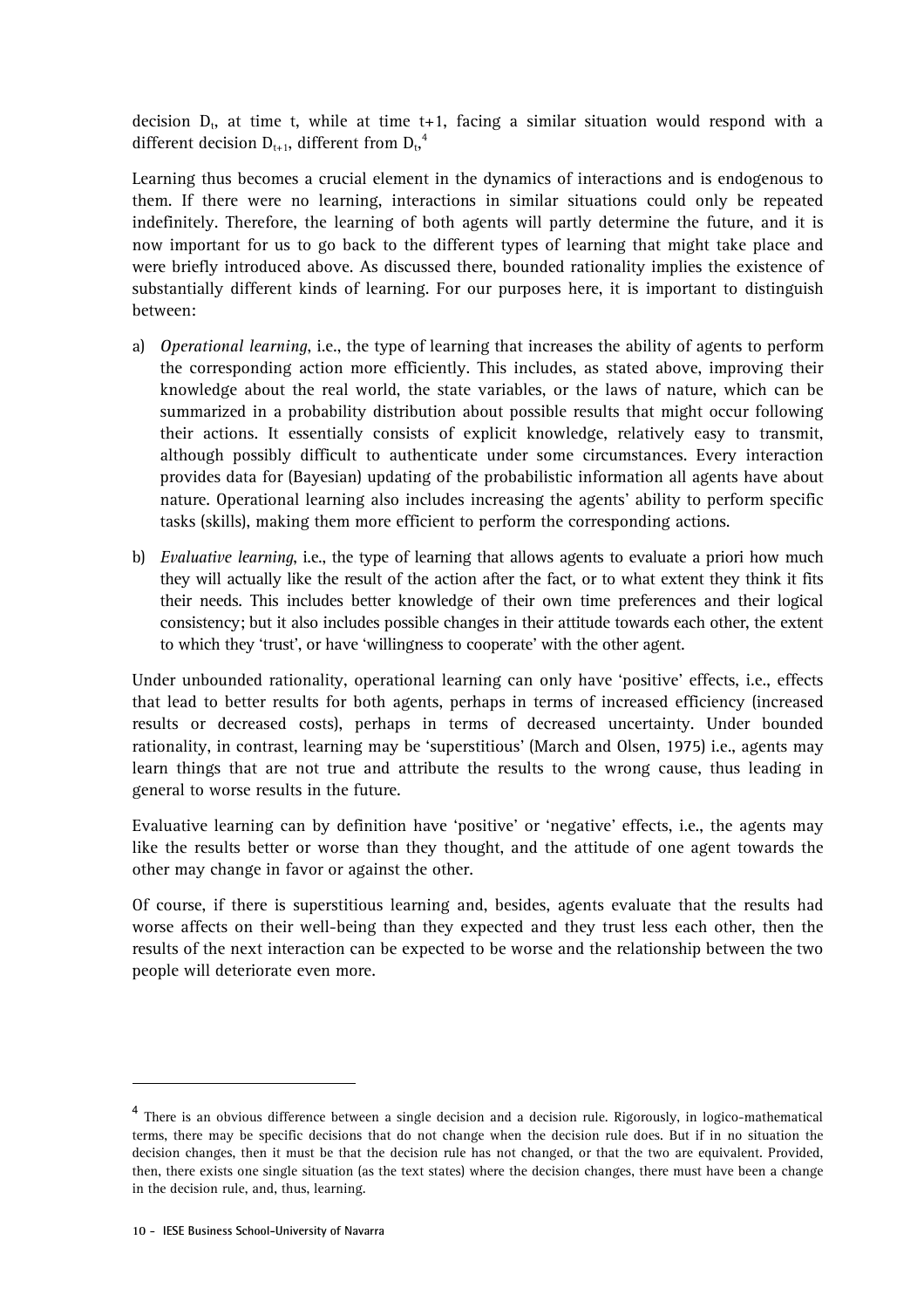# **Effectiveness and Learning**

For AA, the effectiveness of his/her action depends on whether the expected results are achieved or not. The desire for such expected results is what starts the interaction in the first place; therefore, whether the action is effective or not is a crucial variable for AA. But obtaining these results does not depend only on him/herself, but (mainly perhaps) on RA as well. Suppose, for instance, that AA tries to use persuasion to convince RA to do something from which he/she expects some results. The results depend on AA's ability to persuade RA in the first place, but also on RA's ability and strength of will to perform the required tasks right.

'Persuading RA' essentially means convincing him/her to evaluate the proposal positively, i.e., that it is 'worthwhile', or in accordance with his/her own motives. Obviously, this would not be necessary in a world of unbounded rationality: RA would perfectly know beforehand his preference map, and therefore whether the proposal is in accordance with his/her motives or not as well (given current constraints); while in a world of bounded rationality this depends on the evaluative capacity of RA, who can make mistakes and change his/her mind (i.e., learn) through time. Notice that AA can 'tell the truth' to RA, showing him/her how the action proposed is in his/her own best interest, or try to 'fool' RA into believing that it is when it is not. In turn, RA may be able to discover whether the first or the second happened. Whatever actually happens will condition the evaluative capacity of RA for the future, both in abstract (i.e., in terms of the action itself and its results) and in relation with AA (i.e., whether AA 'can be trusted' or not). Thus, if RA feels that, in summary, the balance of action, results and the interaction with AA is unsatisfactory, it will be more difficult next time for AA to use persuasion to obtain the same results.

 'Doing it right' depends on RA's ability and knowledge. A change in such ability and knowledge is what we have called 'operational learning'. Typically, operational learning will accumulate over time with practice, thereby increasing the capacity of the person to do things right. The exception is the already mentioned superstitious learning, when an agent learns something that is not true.

Therefore, the knowledge (of all kinds) that RA has is crucial for AA to obtain the desired results though an interaction; and learning includes the change in all that knowledge that will take place in the interaction, which will (partly) determine the effectiveness of future actionreaction dyads between the two agents.

Notice that neglecting to consider RA's learning is dealing with RA (a human being) as if he/she were a machine, and ignores therefore the basic premise of management, which consists of doing things through other people. When a human being, acting as an AA, interacts with a machine (the machine, in this case, being the 'RA'), that human being does not have to worry about the learning of the machine (which is simply inconceivable), but must only make sure that the machine is functioning properly, i.e., must know the current state of the machine. In contrast, when interacting with another human being, AA has to worry about the learning of RA, if only because the effectiveness to be expected in the future depends on the learning that takes place now. Thus, only a short-sighted AA (i.e., an AA not willing to look into the future) would not take RA's learning into account when making a decision for which he/she needs RA's cooperation.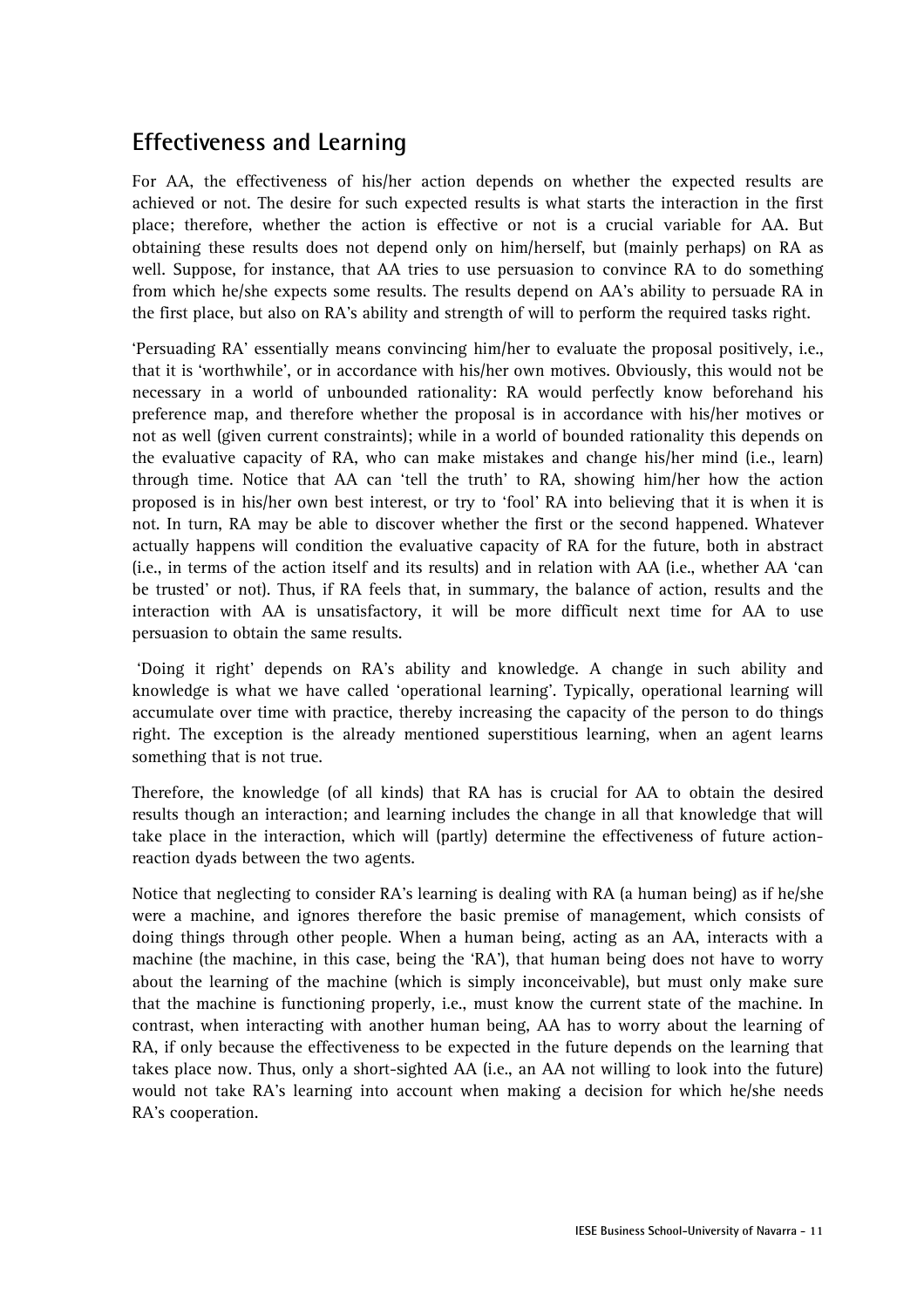AA's own learning is also important to him/herself form obvious reasons: it conditions the future for both AA and RA. It may be helpful at this time to illustrate it through an example. We said that because of bounded rationality, AA might obtain the desired results, and be unhappy with them; or may obtain results that are different from those expected and be happy with them. Suppose then that a General Manager decides to ask the Marketing Manager of the company to shoot for a 10% increase in sales. Suppose further that the Marketing Manager and the Marketing Department achieve it; and then they all see that the increase has had bad effects in costs, which have increased disproportionately because the increase in sales was achieved at the expense of constant production rescheduling. Probably, there has been operational learning in the process; and the General Manager may have (evaluatively) learned that increasing sales by 10% was not so desirable as he/she thought. Both types of learning are bound to have an impact on future goals proposed by the General Manager, and on his/her interactions with the Marketing Manager.

Finally, as we mentioned above, creating trust or distrust is determinant in the relationship between the two agents in the future. If, in the previous example, the 10% growth in sales was the outcome of a negotiation process where the General Manager and the Marketing manager had a frank discussion and agreed about the objective, and have a frank discussion and come to agree later on in their evaluation of what actually happened, this will increase mutual trust between them. If, on the contrary, the 10% objective was imposed by the General Manager without even hearing the Marketing Manager's opinion, and then they fight each other about who is to blame for what happened, this will decrease mutual trust and make things difficult for the future.

In summary, an 'Active Agent', in order to obtain some desired results through a decision that has to be put into practice through someone else, called a 'Reactive Agent', needs to consider three criteria: in order to establish a relationship between them that does not decrease in effectiveness through time (and can therefore be long-lasting):

- 1) the *effectiveness of the decision*, i.e., the degree to which the decision obtains the desired results
- 2) the *Reactive Agent's operational and evaluative learning*, which determines the effectiveness of future interactions in an instrumental way, since the Reactive Agent is the means by which the Active Agent obtains specific results. Particularly important is the Reactive Agent's evaluative learning with respect to trust and cooperation with the Active Agent.
- 3) *The Active Agent's own operational and evaluative learning*, which determines the action plans for the future and the initiatives of action to be taken by that agent. Again, the evaluative learning of the Active Agent with respect to trust and cooperation with the Reactive Agent is particularly important.

This three-criteria decision-making process obviously adds some complexity to the usual analysis based only on effectiveness, and is therefore not without a cost. Besides the cost of complexity, putting it into practice may often mean making sacrifices in the short run, both on the part of AA and RA, expecting a better relationship in the future that enhances effectiveness in the long run. But these criteria may be taken into account for other motives besides enhancing long-run effectiveness. These other motives will be analyzed in the following section.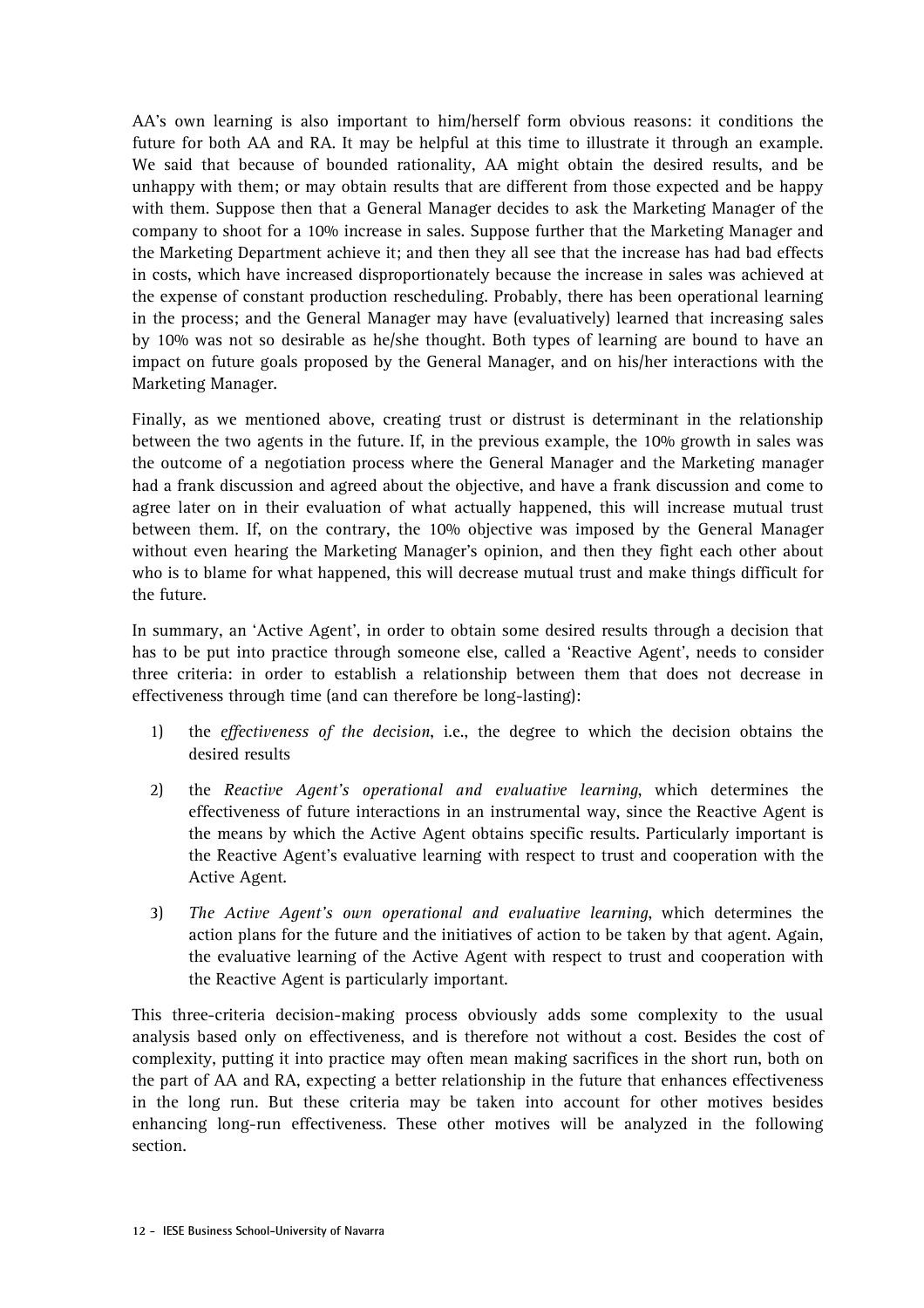# **Types of Motives**

 $\overline{a}$ 

The behavioral literature has long since distinguished between 'extrinsic' and 'intrinsic' motives (see, e.g., McGregor, 1966, pp. 259 ff.). 'Extrinsic motives' are those that push the individual towards pursuing the external, explicit, tangible results that typically trigger the action. Achieving these results, and, thus, satisfying those motives is what we have called 'effectiveness'.

'Intrinsic' motives are the ones that have to do with the work itself, one's own learning, development and self-actualization. People may be interested in this partly because of improved effectiveness in the long run, but also because they think their personal development is important in its own right. Thus, they are closely related to AA's learning.

In many formulations, intrinsic motives include motives that are pro-social or altruistic (e.g., Frey and Meier, 2002, Frey, 2003). Here we are going to group them apart, because of two reasons. First, such motives are related to RA's learning and thus fit in very well with the model presented here. But second, because they constitute the kind of motives that will allow us to incorporate the ethical dimension in the decision-making process. In the Pérez López formulation they were called 'transcendent' motives, because they refer to values that transcend the individual person.<sup>5</sup> These motives indicate a genuine interest in the development and motives of the other person (his/her learning) that goes beyond considering exclusively future effectiveness.

Having only motives of the extrinsic type results in neglecting first the learning of RA, who would then be less able or less willing to cooperate in the future; which would make the same problem (or a similar one) more difficult to solve next time. It also results in neglecting one's own learning, since obtaining immediate results may make future results worse than they could be with an appropriate learning process; and this will make it more difficult (relatively speaking) to solve similar future problems. The only way for a decision-maker to solve a problem and not make it more difficult in the future is to care about intrinsic and transcendent motives.

Notice that 'transcendent' motives go well beyond the usual meaning of 'altruistic ', 'philanthropic', 'contributive ', or 'benevolent'. First, they incorporate rational motives and not only the 'taste' for emotional benevolence. AA may not 'feel like' doing something for RA, but may consider that that's exactly what he/she should rationally do to have in the future a continuing, mutually beneficial relationship. Second, at a different level, AA may take into account the effects on the other agent not because of an ongoing relationship, but because of a moral obligation. Sen (1977), when analyzing the actions taken by an individual in favor of another one, distinguished between "sympathy" and "commitment". Sympathy exists when one person is affected in his/her own feelings when something happens to another (and, thus, in economic language, the welfare of other people is included in one's own utility function); while commitment occurs when what happens to someone else does not affect a given person directly, but that person thinks it is his/her moral obligation to do something about it. His example is that of a person seeing a child being tortured: if this makes this person sick, that's 'sympathy'; if, in contrast, this does not affect that person in his/her feelings, but the person

<sup>5</sup> Interestingly, it is the same word used by William George to indicate a type of leadership with very similar values (George, 1999, 2001, 2003).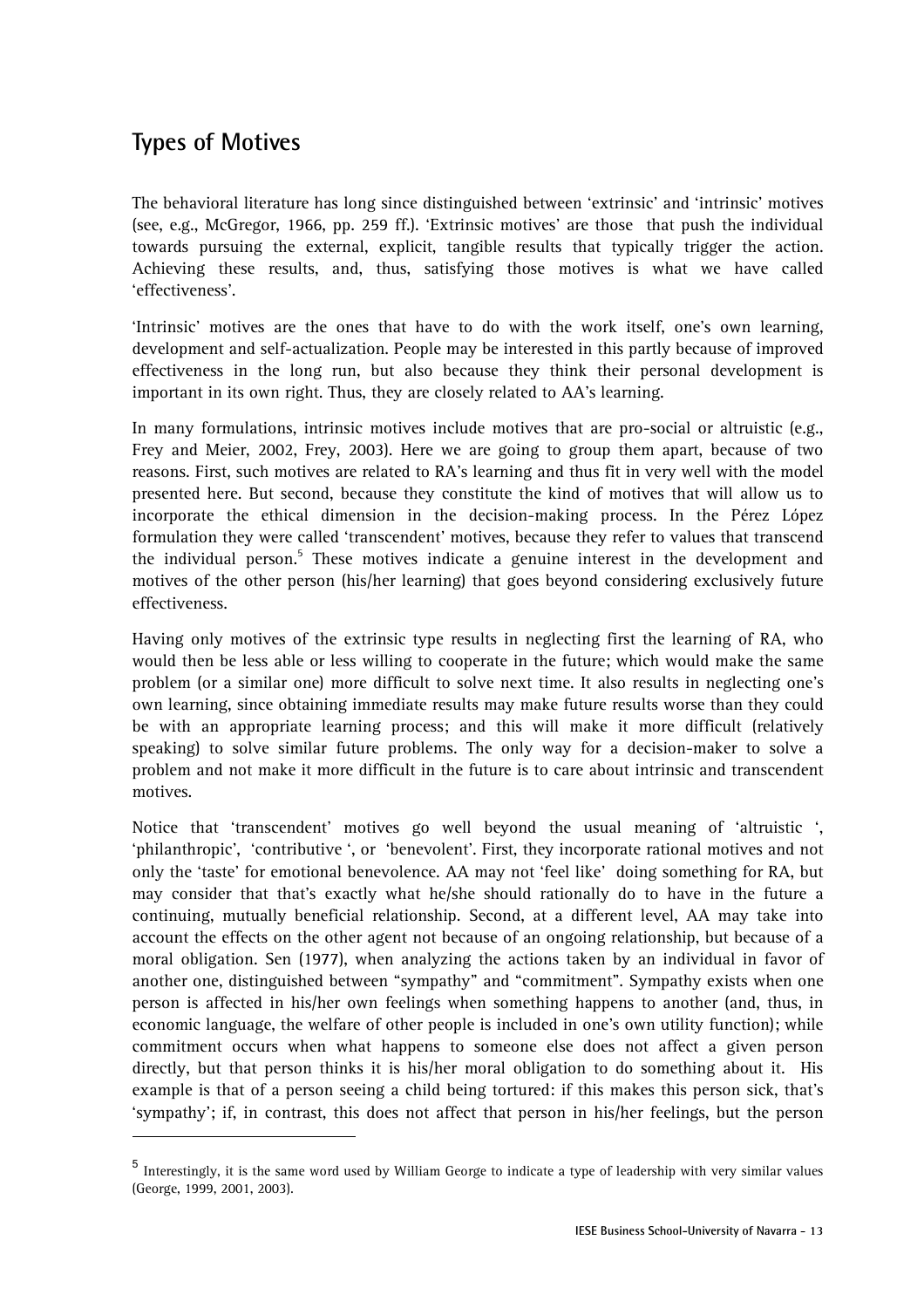thinks it is his moral obligation to try to stop it, that is 'commitment'. 'Transcendent' motives are closely related with Sen's 'commitment', and, thus, to ethical behavior. The concept of Frey and Meier (2002) of 'pro-social' intrinsic preferences is also similar to that.

Long-run effectiveness is not guaranteed unless intrinsic and transcendent motives exist and are independent of the desire for future effectiveness, because the development of trust between two people is based on their mutual appreciation of sincerity and genuine interest. Therefore, if we want to guarantee long-run effectiveness, we need motives other than merely extrinsic ones.

## **Rationality and Virtuousness**

The learning of the two agents may not take place immediately or be seen right away. Some 'tricks' may induce a given RA into cooperation in the short-run, but as soon as they are discovered and RA's *learns*, the tricks cease to be effective. Similarly, AA may find it difficult to initiate some course of action because of the effort required, but find at the end (it might even be a long time down the line!) that it was worth it. Therefore, the approach introduced here should not be considered as something intended to satisfy only immediate or perceived needs, but to also satisfy the (boundedly rational) long-term needs of individuals considered as human beings. Indeed, short-term effectiveness is not the main objective of this approach at all. As we will attempt to show in this section, it rather intends to promote *rationality* and *virtuousness*. Let's analyze these two concepts next.

'Irrational' behavior is behavior that does not take into account all the likely consequences of one's actions, and is guided only by perceived needs, short-term impulses, emotions, or visceral factors (Lowenstein, 1996), disregarding other long-term aspects that may become more important in the end, like self-actualization, achieving one's potential, achievement, or simply personal growth. 'Rational behavior', in contrast, takes into account all the effects of one's action, including short-run and long-run effects, even if one has to sacrifice some immediate advantages or do something that might be unpleasant. Irrational behavior is typically based in direct experience only, while *rationality* is based on the abstract knowledge that human beings alone are able to possess. The analysis above, thus, has to be performed in terms of rationality, including the consideration of the long-run consequences and not only of the immediate ones, and by using abstract knowledge. Analyzing only the immediate consequences would be equivalent to forgetting about the possible learning of the two individuals involved, since in the very short run, this learning does not matter at all.

Rationality, however, is not enough to make decisions that are consistent with the model presented. Besides rationality, agents need to develop *virtuousness*, i.e, the willpower that allows them to do what is rational in spite of the short-run sacrifices mentioned. And, according to Aristotle, virtues are acquired only by practice. Thus, the application of our model requires another crucial aspect of ethics This, as we will see next, has important implications for organizational decision-making.

# **Organizational Decision-Making**

The above analysis applies, rigorously speaking, only to the interactions between two human beings. However, we can extend it (by analogy at least) to organizations or groups of people, including all stakeholders involved. Thus, AA can be 'the firm', and RA its 'employees', or its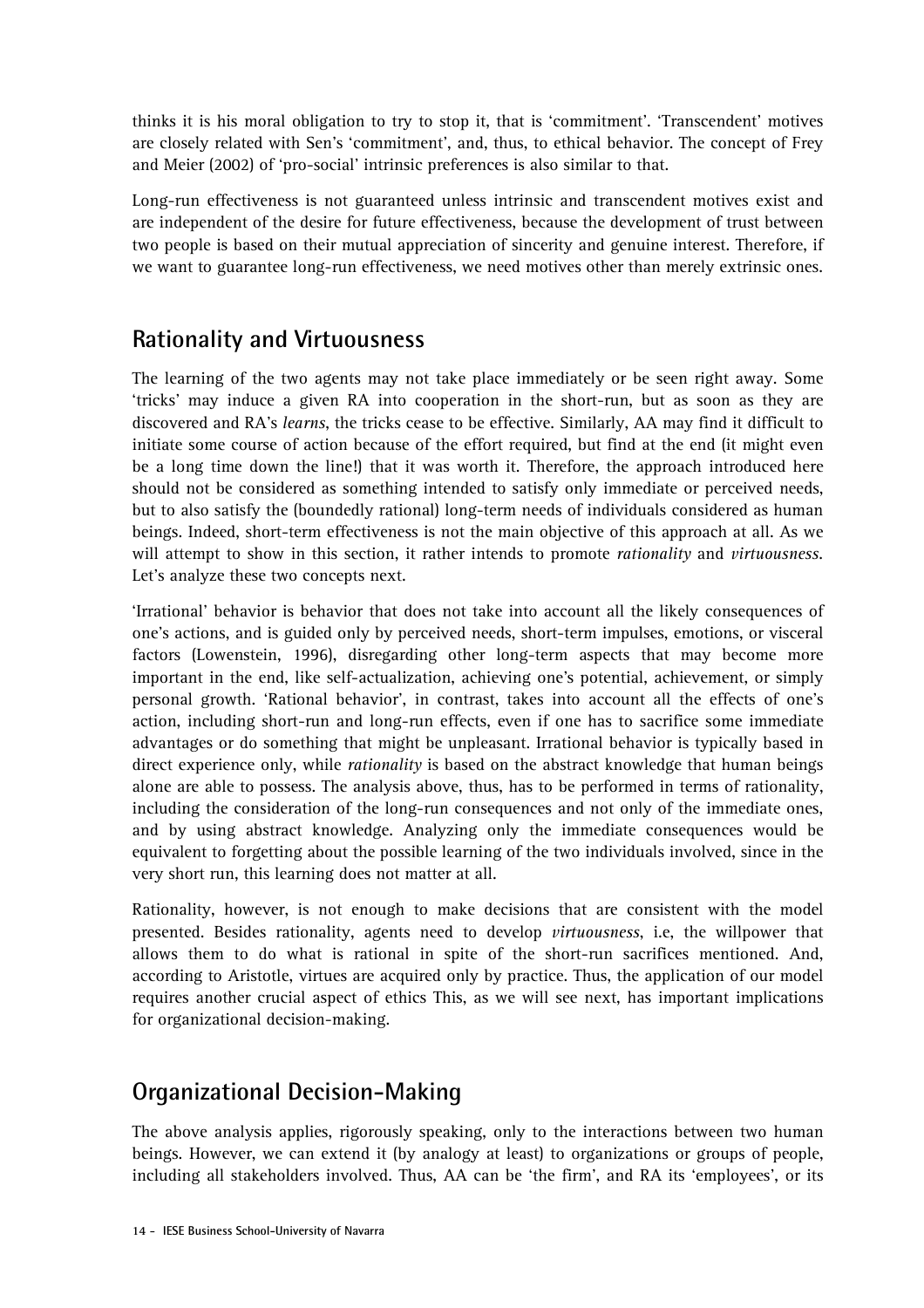'customers', or even abstract concepts such as 'the market'. AA can also be the CEO (or any manager at any level) and RA can be the organizational unit below that person (i.e., 'the firm', 'the business unit', the 'department', and so on). Actually, any collective entity like 'the firm', 'the market' is represented in any given situation by a specific person, like a salesperson may represent 'the firm', a specific customer may represent 'the market', or a department's manager may represent 'the department'. In any case, our approach emphasizes the importance in the analysis of decisions of learning and of the different aspects of that learning (individual and collective) at all levels.

The familiar analysis of decision-making suggested in the marketing, finance, production or cost accounting textbooks is typically limited to the effectiveness of decisions, i.e., the explicit results obtained and sought for: the impact of the decision alternatives under consideration on short-run profit, or even on a more immediate variable like contribution. At most, if the decision clearly affects several periods in a way that can reasonably be estimated, a present value analysis is (correctly, although that analysis is not without some limitations) supposed to take into account the impact of the decision in the value of the firm. But beyond that, in most cases, while it is obvious that the learning of the organization will have a strong influence on the long-run cash flows, it is not possible to evaluate that influence with any degree of precision. Learning might thus be overlooked or underestimated.

In our analysis, we have shown the need to consider the learning of both parties in any interaction, if we want the relationship between those two parties to continue indefinitely, and hopefully improve. Actually, leaving learning aside is equivalent to thinking of people as merely mechanical devices. That is exactly what happens in most economic models, where people are represented by utility functions that have well-defined preferences between any two goods, very precise (subjective) estimates with respect to uncertainty, and precise knowledge about cost and revenue functions. If this representation were realistic, it would be difficult to argue against firm value as the overriding goal of the business firms, as economic models show quite clearly. Jensen possibly expresses the argument in the simplest terms. Starting from a scenario where all production runs are infinite and cash flow streams level and perpetual, he briefly shows how profit maximization is socially optimal:

"In this simple situation, a firm taking inputs out of the economy and putting its outputs of goods and services back into the economy increases aggregate welfare if the prices at which it sells the goods more than cover the costs it incurs in purchasing the inputs. Clearly the firm should expand its output as long as an additional dollar of resources taken out of the economy is valued by the consumers of the incremental product at more than one dollar. Note that the difference between these revenues and costs is profits. This is the reason (under the assumption that there are no externalities) that profit maximization leads to an efficient social outcome." (Jensen, 2000, p. 43)

Of course, the initial assumption of level and perpetual cash-flows is rather innocuous: if this does not happen, present value analysis leads to the same conclusion. But once we consider the lack of knowledge that people have to evaluate the impact of current decisions in the firm's future, learning becomes a major objective. Senge states it quite clearly:

 "This is why, for me, learning takes precedence over optimizing. The fundamental challenges of management are not about 'finding the right answer' so much as about seeking better understanding of the consequences of our actions, and especially of how we may be unwittingly heading in directions opposite to what we intend. (…) Thus, whether intended or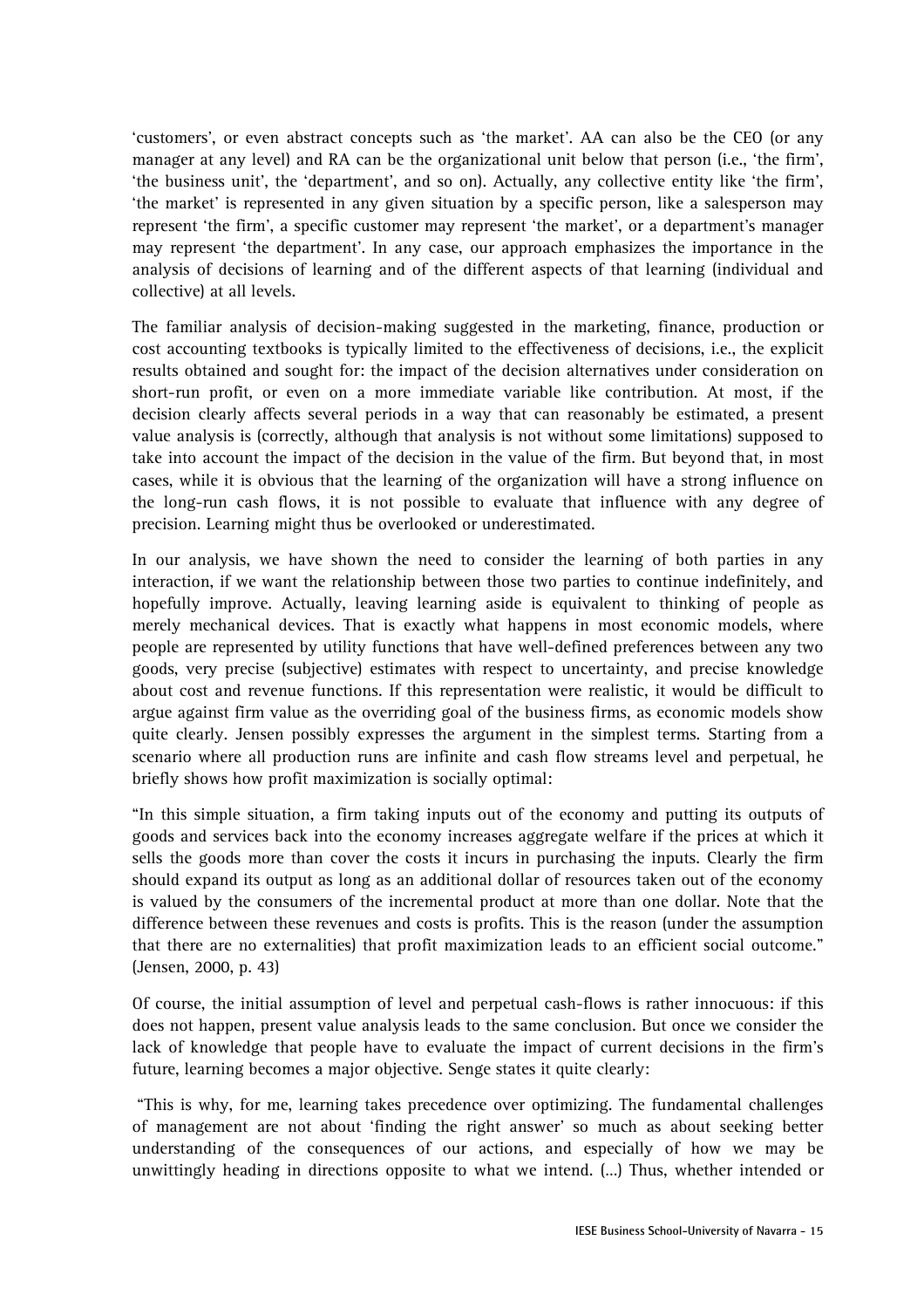not, firm value maximization will almost always become, by default, short-term profit maximization. The reason is that the complex feedback dynamics that bedevil our simplistic causal theories take time to play out. Given a short enough time horizon, many of these feedbacks can be ignored. This is why manipulating profits over the short term is much easier than building wealth over the long term. A simple causal theory may suffice for the former, while the latter requires a much more complex causal theory." (Senge, 2000, p. 63-65) $^6$ 

In spite of this, in some situations, analyzing decisions by focusing on the short run, quantitative variables and their impact on the firm's value may just be the right thing to do. Some (or perhaps even 'many', in quantitative terms) decisions affect only the short-run and have very little impact on learning: the contribution analysis in any cost accounting textbook typically analyzes situations of this kind. Also, as stated above, when the decisions do have an impact on the long run, but this impact can be reasonably estimated, the familiar textbook present value calculations may be all is needed. But in most 'high-level', strategic or organizational decisions, characteristic of the management professions, learning is central to the problem. Thus, the importance of learning is often greater than the quantitative analysis.

Unfortunately, as stated above, very often the learning dimensions are simply forgotten or overlooked. The emphasis in recent times on short run and immediate results at the expense of long run, intangible variables, has contributed to this state of affairs. While in theory long-run effects can be thought to be included in present value analysis, in practice the impact of organizational learning on long-run profits, cash-flows or value of the firm is completely impossible to evaluate, even by a rough approximation; which might just be a different way of restating the Senge quote above. As we will show next, our previous framework adds to his analysis a structured way to include learning in the analysis of specific decisions. Let us see how.

### **Two Stylized Examples**

I will next illustrate this by expanding on two examples mentioned in the preceding section, i.e., that of 'the firm' as AA and 'the customers' as RA, and that of 'a manager' as AA and 'the organizational unit below' as RA. The first one represents the problems that have to do with the relationship between the firm and the market (i.e., market strategy); while the second has to do with the decisions that are internal to the organization (i.e., institutional strategy). These two examples, representative of the two main endeavors of the firm (external and internal), we be taken as building blocks of a theory of management and organization.

#### **'Firm' as AA and 'customers' as RA**

Let's first assume that AA is 'the firm', and RA is 'the set of customers'. Interactions between those two collectives may have to do (for instance) with decisions on advertising, pricing, sales efforts, distribution channels and so on.

-

<sup>6</sup> A word of caution is needed at this point. Our model goes well beyond Senge's argument, because he seems to refer only to the problem of mathematical complexity by asking for a 'much more complex causal theory'. In contrast, in the approach followed in this paper, a causal explanation, no matter how complex, is not enough to explain human phenomena and the different kinds of learning that we have explored. Rather, an intentional explanation is needed (Elster, 1983; Ghoshal, 2005). From this point of view, Senge seems to be analyzing a simpler problem; but this can make Senge's case in asking for giving more importance to learning only stronger.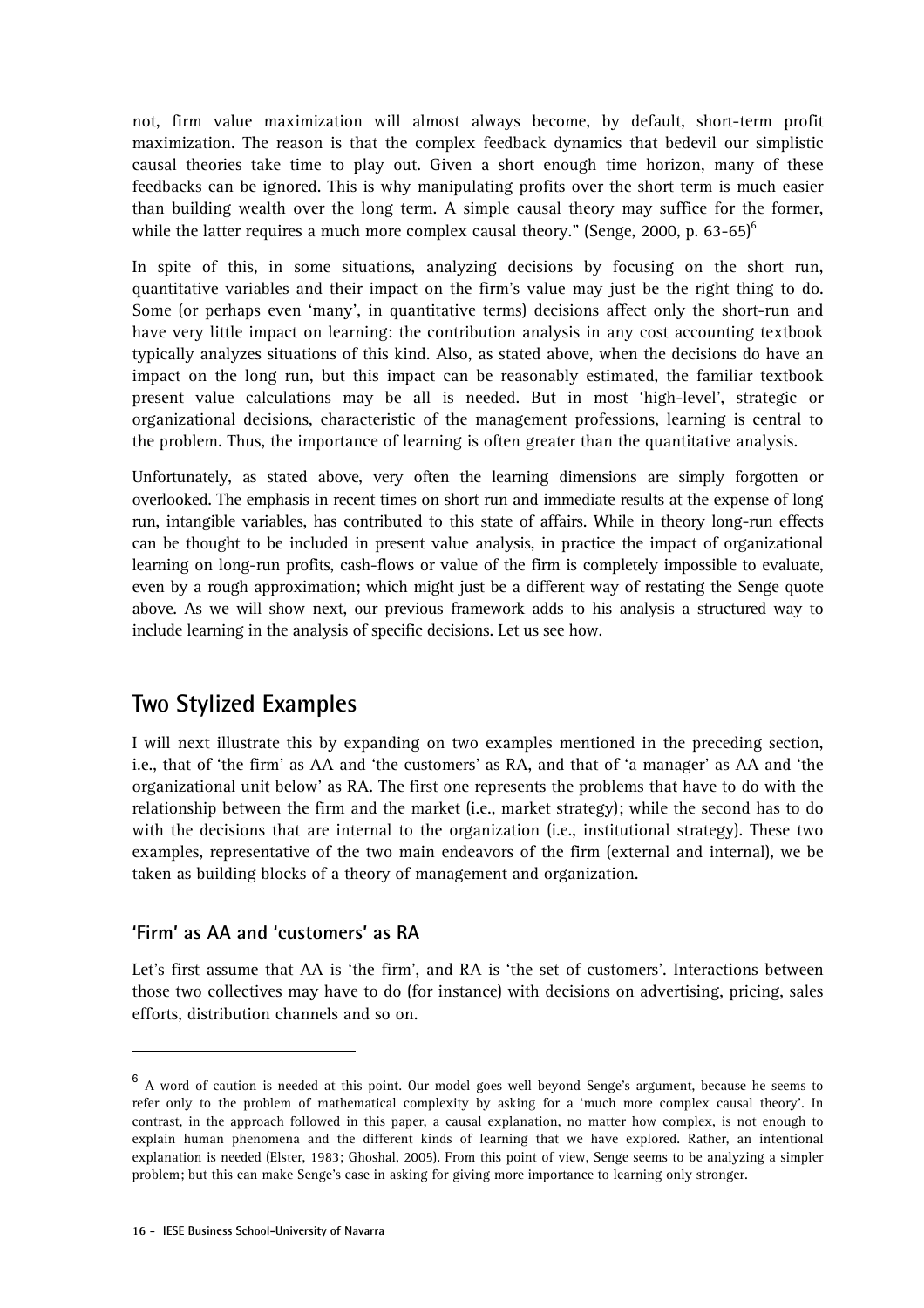When the above analysis on the interaction between two people is applied to that situation, any decision made by 'the firm' interacting with 'customers' has to take into account:

- a) The effectiveness of the decision (typically, in economic terms)
- b) The learning of the customers
- c) The learning of the firm

We study them in turn.

First, effectiveness is an obvious criterion: as stated above, it is what the typical elementary textbook analyzes, and it first has to do with the basic economic variables like 'revenues', and then perhaps their expected consequences in terms of 'profit', 'shareholder value', 'value of the firm' or any alternative formulation. The 'effectiveness' of every specific decision is the degree to which the goals of the firm in terms of such variables are attained.

Second, customers' learning in a purchasing interaction is essentially evaluative: their (conceivable) operational learning reduces to the search for the product and/or the physical operation of actually purchasing it.

From an evaluative point of view, then, consumers will learn in two dimensions:

- a) whether the product satisfies their real needs, both in the short and in the long run, and whether it has undesirable, perhaps unforeseen consequences that they will try to avoid from then on.
- b) whether the firm can be trusted to help them satisfy their needs, i.e., whether the firm has been truthful about the product, whether it has advised them adequately about their possible choices of specific products, whether it has provided an adequate service, whether it has helped to solve possible problems after the sale (post-sale service), and so on.

The first of these two dimensions partly depends on the second: the customer may be happier with the product if the firm has been helpful and cooperative; and, this is only possible if the firm is able to make some short-term sacrifices in order to increase customer satisfaction. If all the firm wants is getting customer orders in the short run, and forgets about all these other aspects, real customer satisfaction (not always reflected in the usual questionnaires used to measure it) cannot be high. And this, of course, will have clear implications in the long-run.

Finally, the firm's learning will be both operational and evaluative. First, by doing something in order to get an order delivered, from procurement to production and from production to marketing, the firm will learn operationally how to do the same operations better or more efficiently.

But second, and more important, the firm will learn to satisfy the needs of the customer better. When customers order a product, they are trying to satisfy some underlying needs that are typically complex, having more than one dimension. For instance, if they buy bread they are trying to satisfy an (obvious) physiological need for food (calories); but at the same time they want some taste that they can enjoy, a type of food that they can combine with other types (e.g., in a sandwich), some food adequate for a social occasion, and so on. Some needs may be immediate and perceived (weight, size and its relationship with how hungry they are); others are just as real but unknown at the time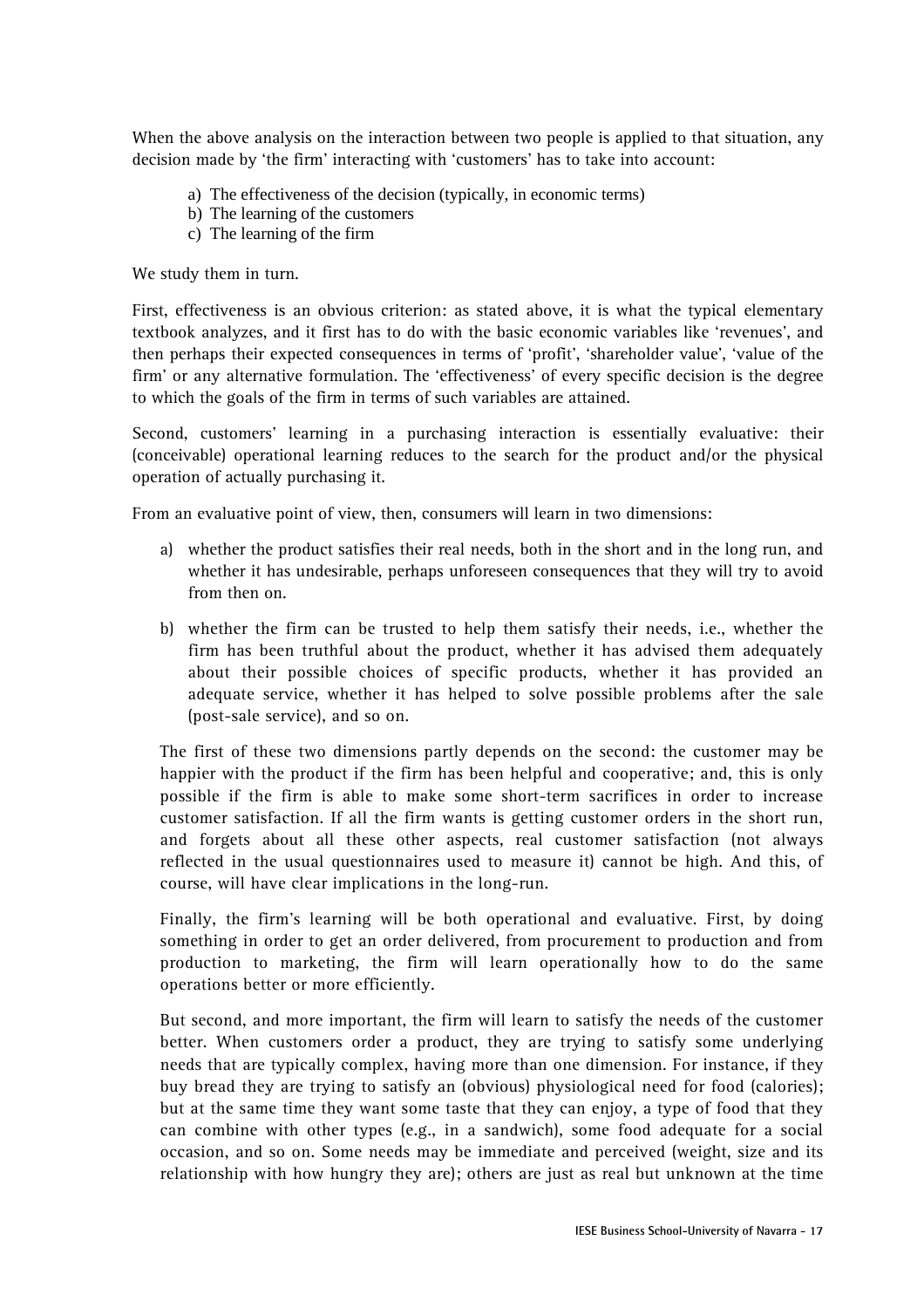of the purchase (taste, health properties, etc.); others may be obvious to customers, but unknown to the firm. The firm can then make a product that is intended to satisfy the real (complex) needs of the customers, or only their obvious, perceived needs at the time of the purchase. To the extent that the firm is in contact with customers, it can learn what their real needs are, and attempt to satisfy them by developing a *distinctive competence* (Selznick, 1956) as opposed to simply obtaining orders based on the obvious, perceived needs; or, even worse, based on 'tricks' of different kinds. But it is important to stress that the firm's learning about what the real needs of the customers are and what products that are feasible can satisfy them can take place only if the firm's intention is to do precisely that. A strategy of opportunistic adaptation (giving customers what they explicitly ask for) cannot produce such a result: the firm will always 'lag behind' real customer demand and the competitor's actual supply, and will only see the obvious. The firm builds a distinctive competence only when it learns to satisfy some types of consumers needs; and, as Selznick already pointed out in his 1956 classic, a strategy of opportunistic adaptation destroys this distinctive competence.

In summary, the firm's learning has two different aspects: the operational development of knowledge and skills of individuals, and the development of their willingness and capacity to satisfy customer needs. As we shall show next, this is closely related to the organization problem, i.e., the network of relationships between the people that actually work for the organization; but in any case, this constitutes what can be considered the 'external mission' of the firm<sup>7</sup>, in the Pérez López terminology: to satisfy some type of customer needs. By considering this as a decision criterion, the firm learns operationally to become an expert in satisfying such needs, and, thus, acquires a competitive advantage by developing good relationships of mutual trust between itself and its customers.

#### **'A manager' as AA and 'an organizational unit' as RA**

In our second example, AA is a manager, and RA the organizational unit below that manager. The decisions that can be represented by this situation are of course many: any time an employee receives an order from his/her boss we have a situation of this kind. Giving an employee the assignment to perform a specific task, or to implement a decision made by the manager are typical examples.

Again, we will consider the three criteria for decision-making:

- a) The effectiveness of the decision
- b) The manager's learning
- c) The unit's learning

In this case, the effectiveness of the decision may not have to do with immediate economic variables, but with tangible, and possibly measurable aspects of performance. In any case, effectiveness in this context means achieving specific results pursued with the decision, and is obviously an important criterion.

 $\overline{a}$ 

<sup>7</sup> Incidentally, this is again parallel to the William George strategy (George, 1999, 2001, 2003).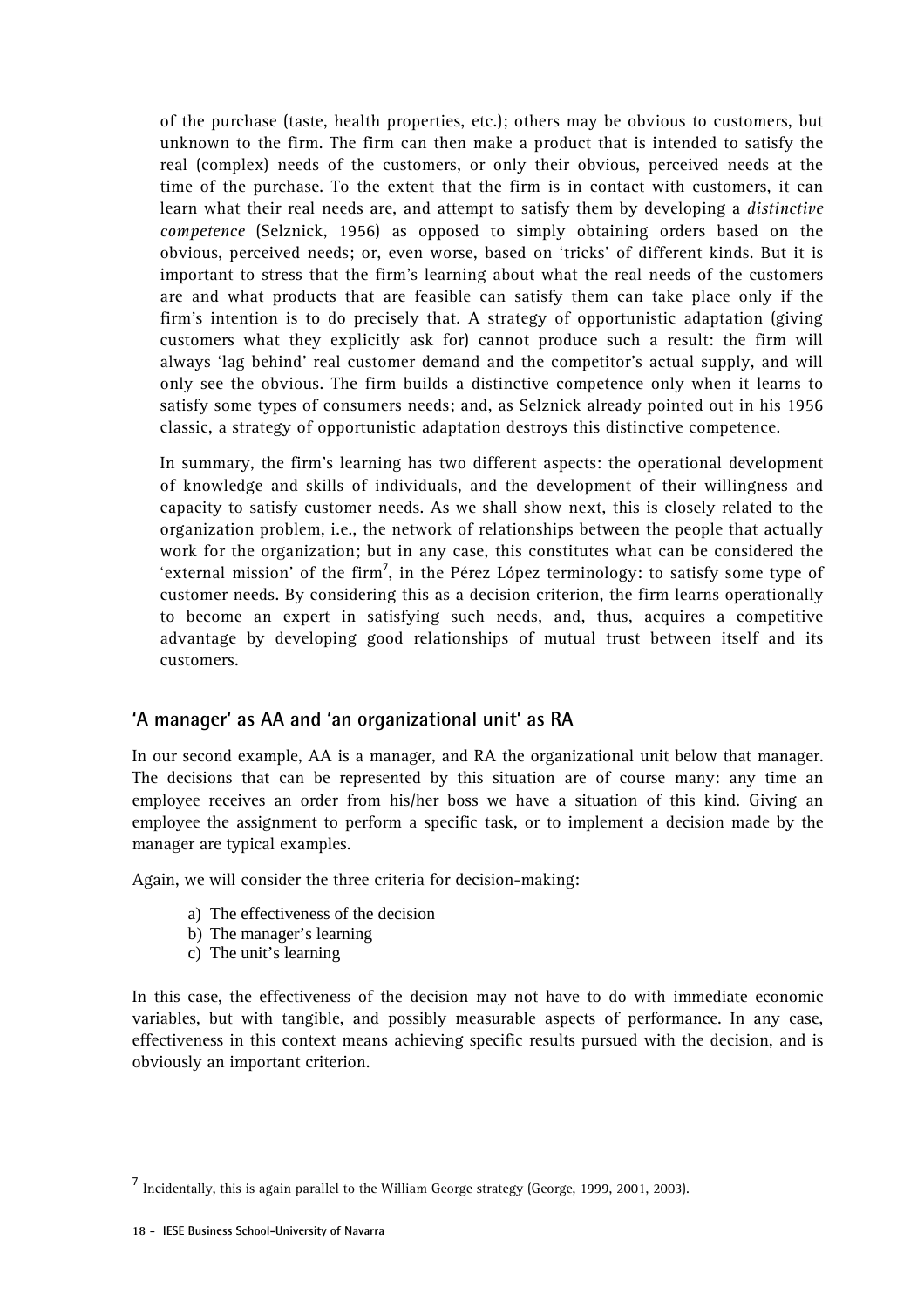The manager's learning will be partly operational and partly evaluative. From an operational point of view, a manager can learn about the best way to solve operational problems and use the appropriate techniques: 'what works' and what 'does not work', and how to handle the relationships with the employees. From an evaluative point of view, the learning is all the more important, because the manager learns to command his/her people and develops his/her relationships with them, to what extent he/she can trust them, creating a 'good' or 'bad' climate in the unit. The importance of this for any organization cannot be underestimated.

The unit's learning will also be partly operational and partly evaluative. In terms of the operational part, the above description also applies. The evaluative part is more interesting because it involves the relationship between the employees and their manager and their understanding of their job. The role of the manager will essentially consist of making them understand the importance of what they are doing, and the importance of doing it right. If properly managed, employees will understand this and will attempt to do it in a way that ultimately satisfies the real needs of customers. This will mean a sense of unity in the organization and will allow each employee to identify with the organization's external mission. This is what Pérez López (1993) called "internal mission".

One specific aspect of learning that is particularly important in this context is individuals' learning about each other and building or destroying trust within the organization. A necessary condition for the organization's long-run survival is employees' willingness to cooperate with each other to solve the firm's problems. We argued in our analysis of the symmetrical agency problem that in a two-person relationship the development of trust is crucial for the future of the relationship; quite obviously, it is therefore all the more important in the context of an organization. The future of the organization depends on building trust in such a way that the individual can trust the organization (which, of course, is a complex interrelationship between many individuals) and the organization can trust the individual. In this way, individuals can internalize the goals of the organization and identify with and be loyal to it, as Simon's classic analysis showed (Simon, 1947, Ch. 10; Rosanas and Velilla, 2003). The cornerstone of that unity is the relationship between the manager and the people in the organizational unit below him/her.

### **In Summary: Three Criteria for Decision-making**

The previous analysis leads naturally to a way of analyzing decisions in organizations that does not limit itself to the textbook analysis of effectiveness. We have somewhat artificially separated, 'internal' and 'external' decisions; in practice, almost all decisions in organizations have to do at the same time with the firm relationship with the market, and with the internal organization of the firm. Hence, it becomes important to put the criteria of the two previous examples into an integrated framework. In fact, and given the logic of the whole analysis, coming from our 'symmetrical' and 'dynamic' agency theory, this is not a difficult task. It reduces, for any decision-making process within the context of an organization, to considering three criteria again: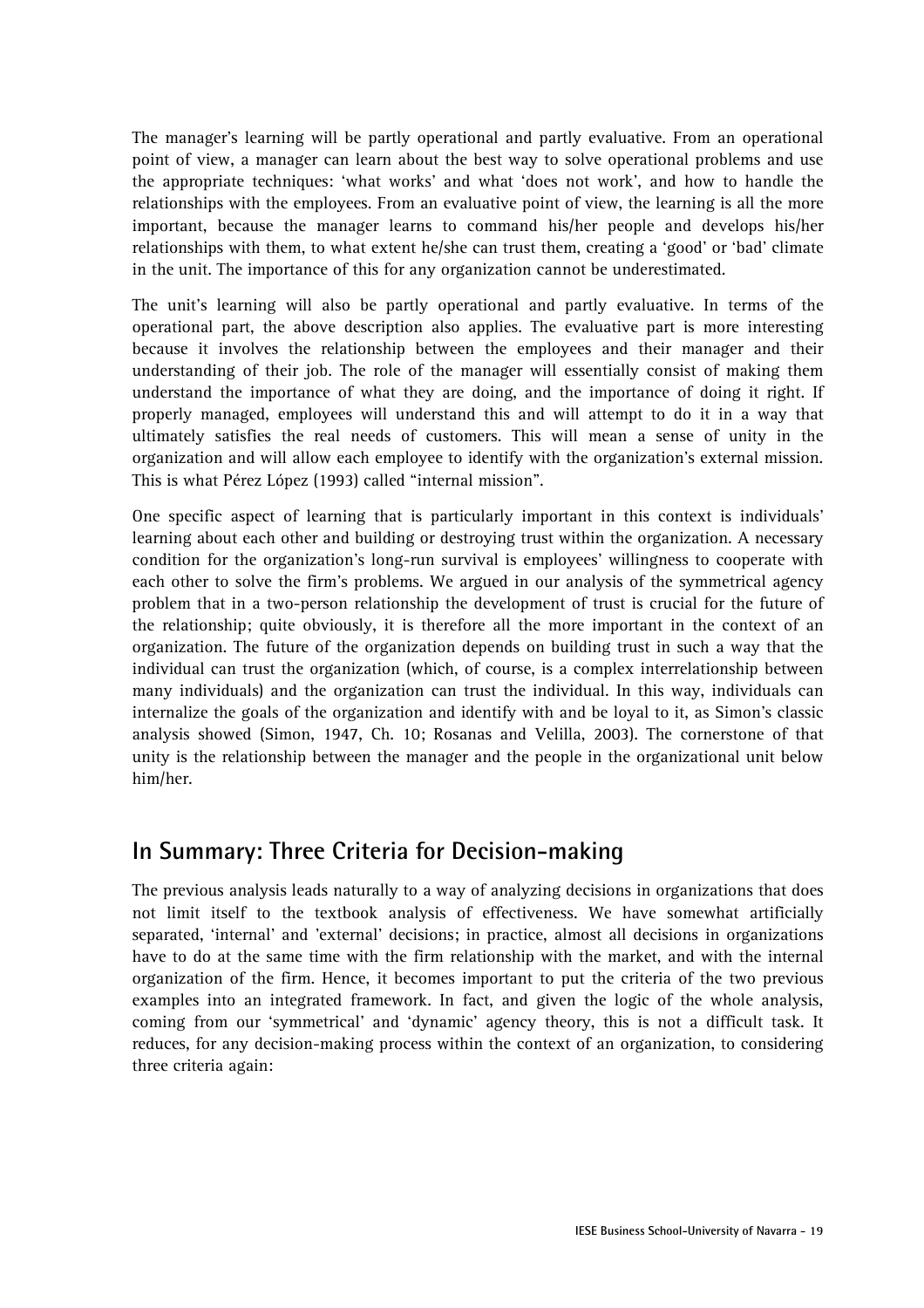- 1) effectiveness: the impact on immediate, explicit, measurable variables, of which the economic ones are particularly important. Contribution, profits, shareholder value, firm's value or whatever are the most common expressions, depending on the problem at hand. Quite obviously, it would be absurd for a business firm to forget about such variables. This is related to the satisfaction of the extrinsic motives of producers and consumers as well, and is the only aspect considered in reductionist models of the firm based strictly on economics as a discipline and as a theory.
- 2) the improvement of the firm's distinctive competence, or the contribution of the chosen course of action to the development of its external mission. This goes beyond the immediate economic variables by defining the type of real needs of customers that the firm intends to satisfy. It is related to the intrinsic motives of the producers, their operational and evaluative learning, and the development of their capacities to solve the customers' problems.
- 3) the unity of the organization: identification with the organizational objectives and with the other employees is the third criterion to take into account. The degree to which producers are identified with the organization is closely related, of course, to the degree to which they are identified with the organizational goal of satisfying customers' needs.

As we have attempted to show, the three criteria are interrelated. Long-run effectiveness depends on distinctive competence and on unity, distinctive competence depends on unity, and unity depends on distinctive competence. But a reductionist approach that takes into account only one of the criteria (perhaps long-run effectiveness, measured by shareholder value, profit, or any other financial variable), and considers all the others subsumed in that one won't do, and will make the Senge quotation above and the comments that follow right. Distinctive competence and unity are variables that have to be pursued on their own merit, not only as instrumental to effectiveness, because otherwise the uncertainties are such that the short-run financial variables will prevail.

In summary, the approach described in this paper goes beyond the usual reductionism of economic variables, and attempts to initiate a different one with a humanistic basis, that explicitly considers the development of human beings in organizations and the social role organizations fulfill in society. Thus, it can be considered a possible beginning to develop the humanistic approach Melé called for (2003). Looking at the future, this approach will need to make progress both in the directions of further structuring and formalizing the theory, and integrating it further with other disciplines, among which ethics is, of course, possibly the most important.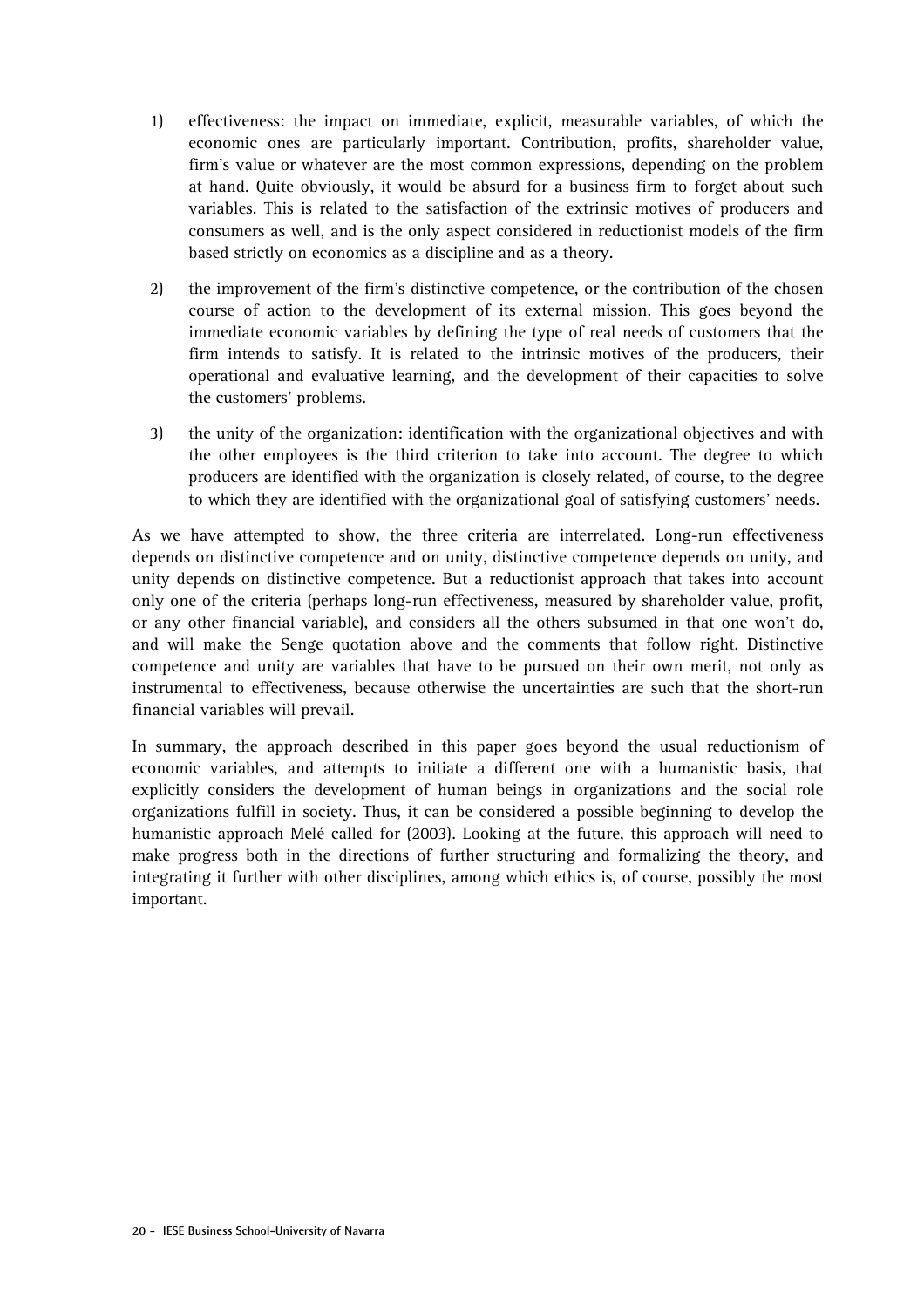#### **References**

- Anderson, C.: 1997, 'Values-based Management', *Academy of Management Executive*, **11** (4), 25 46.
- Argandoña, A.: 2007, 'Integrating ethics into action theory and organizational theory' *Journal of Business Ethics* (this issue).
- Davis, J. H., F. D. Schoorman, and L. Donaldson: 1997, 'Toward a stewardship theory of management', *Academy of Management Review*, **22**, 20-47.
- DiMaggio, P. J., and W. W. Powell: 1991, 'Introduction', In W.W. Powell and P. J. DiMaggio (eds.), *The New Institutionalism in Organizational Analysi*s (University of Chicago Press, Chicago).
- Donaldson, L.: 2002, 'Damned by Our Own Theories: Contradictions Between Theories and Management Education', *Academy of Management Learning and Education*, **1** (1), 96-106.
- Elster, J.: 1983. *Explaining Technical Change*, Cambridge, England, Cambridge University Press.
- Elster, J.: 1994, 'Functional Explanation in Social Science', in Martin, M., and McIntyre, L. (ed.), *Readings in the Philosophy of Social Sciences* (The MIT Press, Cambridge, Massachusetts).
- Ferraro, F., J. Pfeffer and R. Sutton: 2005, 'Economics Language and Assumptions: How Theories May Become self-Fulfilling', *Academy of Management Review*, **30** (1), 8-24.
- Frederick, R. E.: 2002, 'An outline of ethical relativism and ethical absolutism', in R. E. Frederick (ed.), *A Companion to Business Ethics* (Blackwell, Oxford), pp. 65-80.
- Frey, B. and S. Meier: 2002, 'Pro-Social Behavior, Reciprocity or Both?', CESIFO, Munich, Working Paper No. 750.
- Frey, B.: 2003, 'Corporate Governance: What Can We Learn from Public Governance?' Working Paper, Institute for Empirical Economic Research, University of Zurich.
- George, W. W.: 1999, 'Mission Driven, Values Centered', *Executive Excellence*, **16** (8), 6, August
- George, W. W.: 2001, 'Medtronic's Chairman William George on how mission-driven companies create long-term shareholder value', *Academy of Management Executive*, **15** (4), 39-47.
- George, W. W.: 2003, *Authentic leadership: rediscovering the secrets to creating lasting value* Jossey-Bass, San Francisco).
- Ghoshal, S.: 2005 'Bad Management Theories are Destroying Good Management Practices', *Academy of Management Learning and Education*, **4** (1), 75-91.
- Grossman, S. and O. Hart: 1983, 'An Analysis of the Principal-Agent Problem', *Econometrica*, **51** (1), 7-45.
- Holmström, B.: 1979, 'Moral Hazard and Observability', *The Bell Journal of Economics*, **10** (1), 74- 91.
- Jensen, M.: 2000, 'Value Maximization, Stakeholder Theory and the Corporate Objective Function', in M. Beer and N. Nohria, (eds.), *Breaking the Code of Change* (Harvard Business School Press, Boston). Also in *Journal of Corporate Finance*, Fall 2001.
- Jensen, M.: 1983, 'Organization Theory and Methodology', *The Accounting Review*, LVIII (2), pp. 319-339